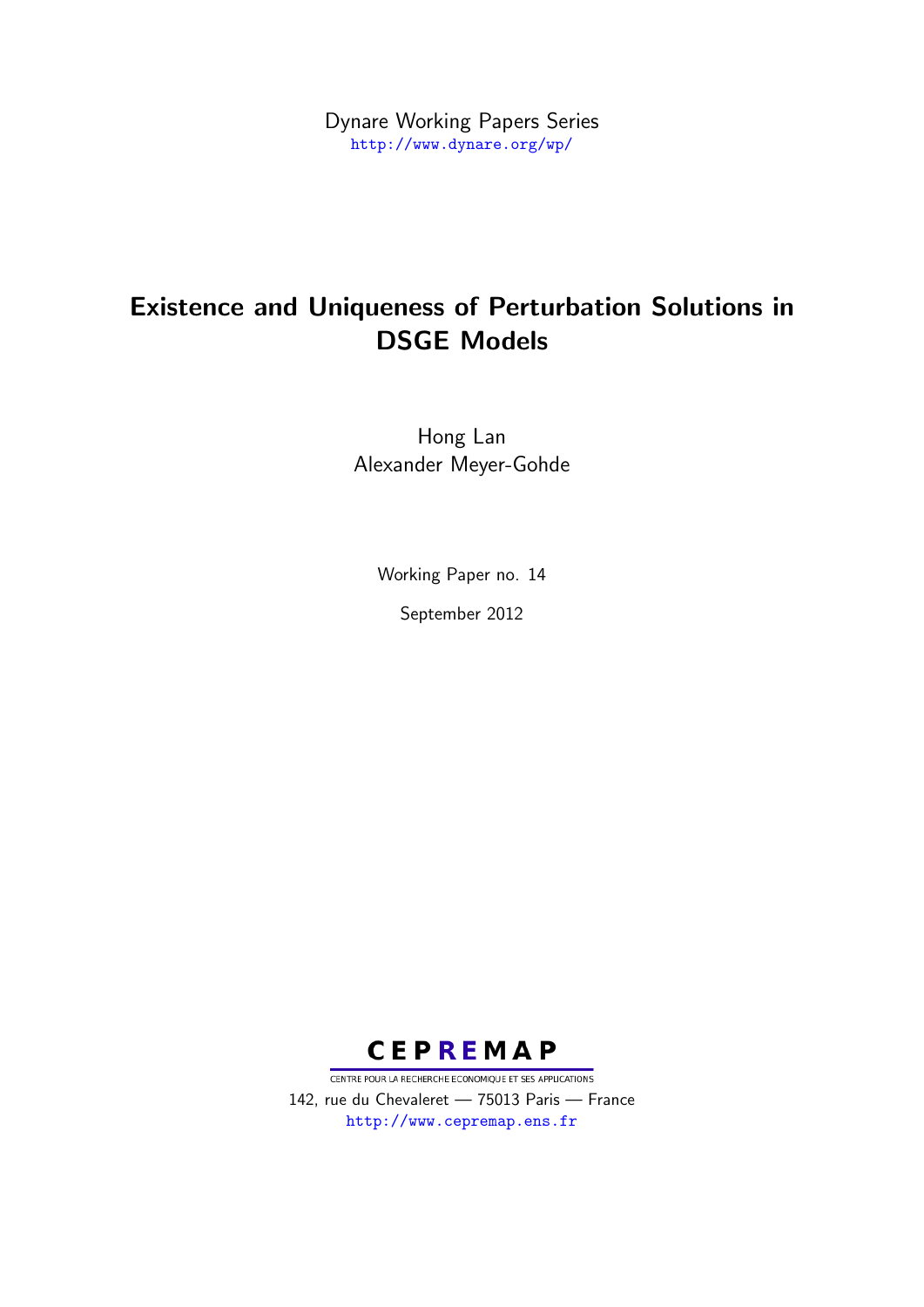# Existence and Uniqueness of Perturbation Solutions in DSGE Models [∗](#page-1-0)

Hong Lan<sup>[†](#page-1-1)</sup> Alexander Meyer-Gohde<sup>[§](#page-1-2)</sup>

This Version: September 5, 2012

#### **Abstract**

We prove the existence of unique solutions for all undetermined coefficients of nonlinear perturbations of arbitrary order in a wide class of discrete time DSGE models under standard regularity and saddle stability assumptions for linear approximations. Our result follows from the straightforward application of matrix analysis to our perturbation derived with Kronecker tensor calculus. Additionally, we relax the assumptions needed for the local existence theorem of perturbation solutions and prove that the local solution is independent of terms first order in the perturbation parameter.

*JEL classification*: C61, C63, E17

*Keywords*: Perturbation; DSGE; nonlinear; Sylvester equations; matrix calculus; Bézout theorem

<span id="page-1-0"></span><sup>∗</sup>We are grateful to Michael Burda, Monique Ebell, Jes´us Fern´andez-Villaverde, Ken Judd, Helmut L¨utkepohl, Magali Marx, and Peter Zadrozny, as well as to participants of CEF 2012 and EEA-ESEM 2012 and of research seminars at the HU Berlin and to two anonymous referees for useful comments, suggestions, and discussions. This research was supported by the DFG through the SFB 649 "Economic Risk". Any and all errors are entirely our own.

<span id="page-1-1"></span><sup>&</sup>lt;sup>†</sup>Humboldt-Universität zu Berlin, Institut für Wirtschaftstheorie II, Spandauer Straße 1, 10178 Berlin, Germany; Tel.: +49-30-2093 1466; E-Mail[:lanhong@cms.hu-berlin.de](mailto:lanhong@cms.hu-berlin.de)

<span id="page-1-2"></span><sup>§</sup>Humboldt-Universität zu Berlin, Institut für Wirtschaftstheorie II, Spandauer Straße 1, 10178 Berlin, Germany; Tel.: +49-30-2093 5720; E-Mail: [alexander.meyer-gohde@wiwi.hu-berlin.de](mailto:alexander.meyer-gohde@wiwi.hu-berlin.de)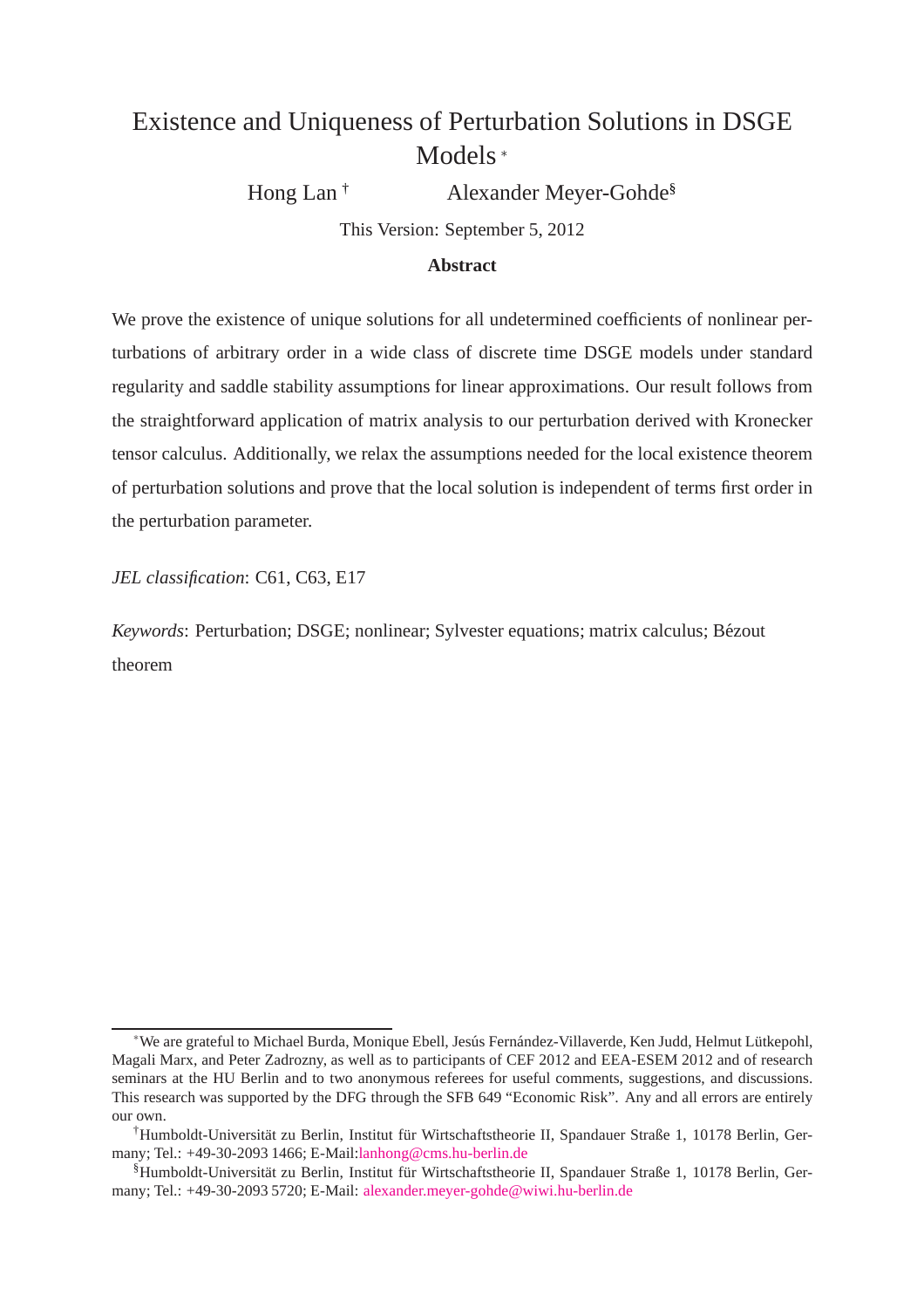## **1 Introduction**

Macroeconomists are increasingly using nonlinear methods to analyze dynamic stochastic gen-eral equilibrium (DSGE) models. One such method, perturbation,<sup>[1](#page-2-0)</sup> successively differentiates the equilibrium conditions to recover the coefficients of a higher order Taylor expansion of the policy function. As emphasized by Gaspar and Judd (1997), Judd (1998, ch. 13), and Jin and Judd (2002), solvability/nonsingularity conditions must be fulfilled to ensure the existence of unique solutions for these undetermined coefficients of higher order terms. Current perturbation analyses proceed under the seemingly tenuous assumption that these solvability conditions hold generically, as no general set of conditions has been proven. We corroborate this approach by proving that the standard assumptions imposed on linear approximations to guarantee a unique stable solution are already sufficient to guarantee the existence and uniqueness of solutions for all the unknown coefficients of DSGE perturbations of an arbitrarily high order.

Our main result builds on the Sylvester equation representation common to many perturba-tion studies<sup>[2](#page-2-1)</sup> by representing all of the linear equations in the undetermined coefficients at all orders of approximation in a Sylvester form. We confirm the result of Jin and Judd (2002) that the solvability conditions (i.e., invertibility of these linear maps or coefficient matrices) change as the order of approximation changes: at each order, the lone trailing matrix in the Sylvester equation is a Kronecker power of the linear transition matrix of the state space. Thus, the change in the solvability conditions is systematic and and the unit-root stability of this lone order dependant matrix is directly dependant on the eigenvalues of the matrix quadratic problem at first order.<sup>[3](#page-2-2)</sup> The generalized Bézout theorem can be applied to deflate the quadratic equation with the unique stable first order solution to relate the set of remaining unstable eigenvalues to a generalized eigenvalue problem, which forms the remaining homogenous coefficients in the series of Sylvester equations. Due to the separation induced by saddle stability, the spectra of these pencils in the generalized Sylvester equation necessarily form a disjoint set, satisfying the necessary and sufficient conditions for the existence and uniqueness of solutions of Chu (1987) to the entire sequence of Sylvester equations. Likewise appealing to an eigenvalue sep-

<span id="page-2-0"></span><sup>&</sup>lt;sup>1</sup>Perturbation in macro DSGE modeling initiated by Gaspar and Judd (1997) and Judd and Guu (1997) has been successfully applied to a variety of applications with a few recent examples including the effects of time varying volatility in interest rates for small open economies in Fernández-Villaverde, Guerrón-Quintana, Rubio-Ramírez, and Uribe (2011), to multi country real business cycle models in Kollmann, Kim, and Kim (2011), to the yield curve with recursive preferences and long run risks in Rudebusch and Swanson (2012).

<sup>2</sup>Beyond second order perturbations, Juillard and Kamenik (2004) and Kamenik (2005) provide a Sylvester representation for many of the unknown coefficients in their higher order perturbation.

<span id="page-2-2"></span><span id="page-2-1"></span> $3$ This matrix quadratic—see, e.g., Uhlig (1999)—is the sole exception to the Sylvester representation.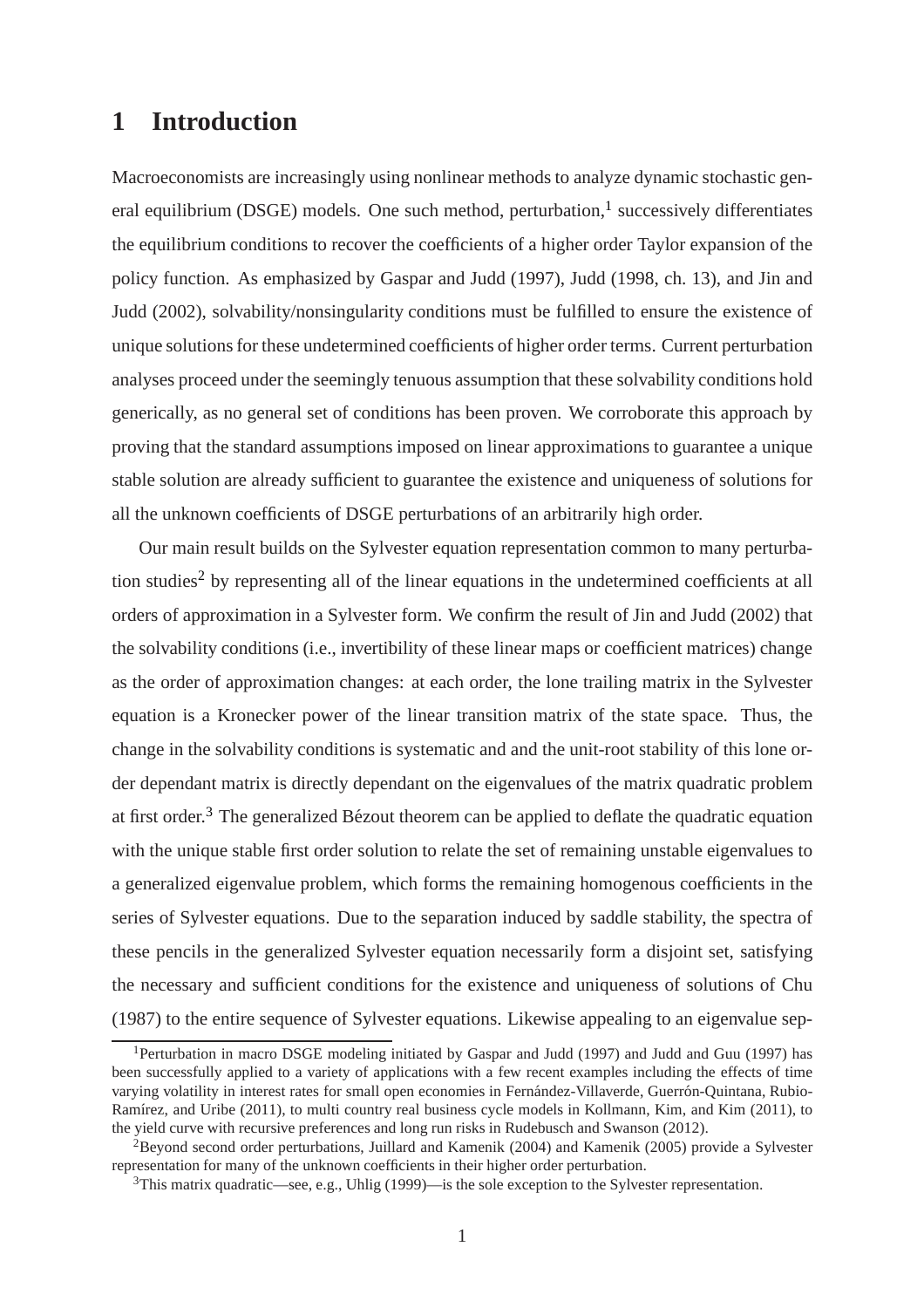aration, Kim, Kim, Schaumburg, and Sims (2008) demonstrate the solvability of a portion of a second-order perturbation—our results show that an encompassing Sylvester representation can be used to extend their result to all coefficients at all orders of approximation. Thus, we prove that the solvability conditions do hold generically, as saddle stability at the first order ensures the invertibility of all subsequent linear maps regardless of the order of approximation.

Throughout, we take the existence and smoothness of the policy function as given and solve directly for unknown coefficients of its Taylor expansion. Assuming analyticity,<sup>[4](#page-3-0)</sup> our result underlines that successive differentiation of the equilibrium conditions recovers the policy function inside its domain of convergence. Our factorization eliminates the solvability assumption in Jin and Judd's (2002) local existence theorem for solutions to nonlinear DSGE models.[5](#page-3-1) Schmitt-Grohé and Uribe (2004) and others have argued that the first derivative of the policy function with respect to the perturbation parameter ought to be zero. However, they assume the invertibility of the mappings they show to be homogenous; we prove this invertibility.

The paper is organized as follows. Section [2](#page-3-2) contains a nonlinear multivariate DSGE model and the preliminaries for the approximation to its policy function. We derive a perturbation of arbitrary order and present our main result—solvability of all coefficients given a unique stable first order solution—in section [3.](#page-6-0) Section [4](#page-8-0) presents the proof, with the factored matrix quadratic at first order pivotal for the solvability of the sequence of equations for higher order coefficients. We turn to the proof of the local existence of the policy function and of its firstorder independence from the perturbation parameter in section [5.](#page-12-0) Finally, section [6](#page-14-0) concludes.

## <span id="page-3-2"></span>**2 DSGE Problem Statement and Policy Function**

We begin with our class of models, a system of (nonlinear) second order expectational difference equations, and a Taylor approximation of the policy function we take as a solution.

### **2.1 Model Class**

We analyze a family of discrete-time rational expectations models given by

<span id="page-3-3"></span>(1) 
$$
0 = E_t[f(y_{t+1}, y_t, y_{t-1}, \varepsilon_t)]
$$

the vector function  $f: \mathbb{R}^{n_y} \times \mathbb{R}^{n_y} \times \mathbb{R}^{n_y} \times \mathbb{R}^{n_e} \to \mathbb{R}^{n_y}$  is assumed  $C^M$  with respect to all its arguments, where *M* is the order of approximation to be introduced subsequently;  $y_t \in \mathbb{R}^{n_y}$ 

<sup>4</sup>See, e.g., Jin and Judd (2002) and Anderson, Levin, and Swanson (2006).

<span id="page-3-1"></span><span id="page-3-0"></span><sup>&</sup>lt;sup>5</sup>See Woodford (1986) for an alternate approach in the space of infinite sequences of innovations.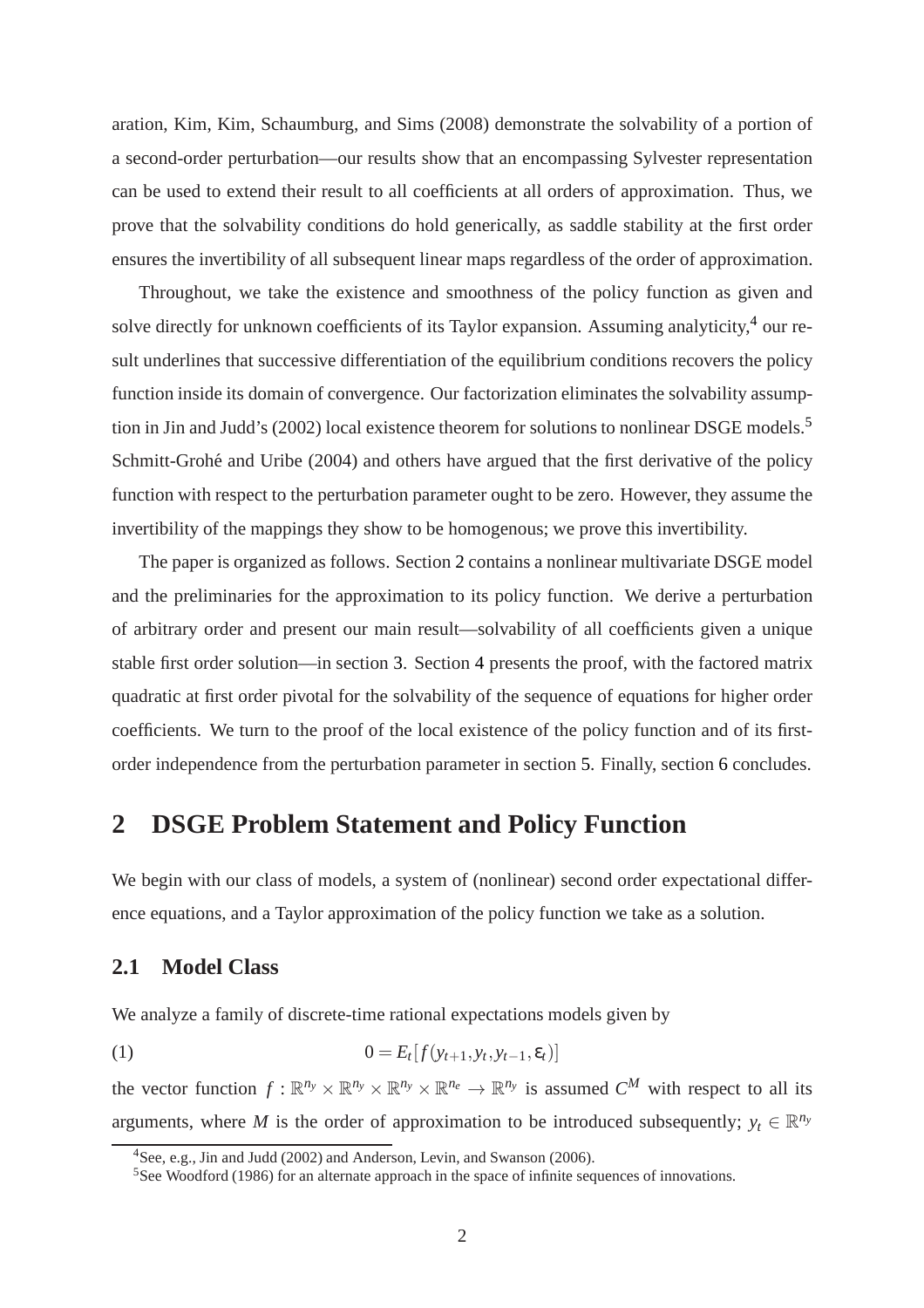endogenous and exogenous variables; and  $\varepsilon_t \in \mathbb{R}^{n_e}$  exogenous shocks.<sup>[6](#page-4-0)</sup> We assume that  $\varepsilon_t$  is i.i.d. with  $E\left[\varepsilon_t\right] = 0$  and  $E\left[\varepsilon_t^{\otimes [m]}\right]$  finite  $\forall m \le M$ .<sup>[7](#page-4-1)</sup>

## **2.2 Perturbation Solution**

As is usual in perturbation methods, we introduce an auxiliary parameter  $\sigma \in [0, 1]$  to scale the uncertainty in the model.<sup>[8](#page-4-2)</sup> The stochastic model under study corresponds to  $\sigma = 1$  and  $\sigma = 0$ represents the deterministic version of the model. Indexing solutions likewise with  $\sigma$ 

<span id="page-4-4"></span>(2) 
$$
y_t = y(\sigma, z_t), \quad y : \mathbb{R}^+ \times \mathbb{R}^{n_z} \to \mathbb{R}^{n_y}
$$

with the state vector  $z_t$  given by

(3) 
$$
z_t = \begin{bmatrix} y_{t-1} \\ \varepsilon_t \end{bmatrix} \in \mathbb{R}^{n_z \times 1}, \text{ where } n_z = n_y + n_e
$$

Assuming time invariance of the policy function and scaling uncertainty give

<span id="page-4-5"></span>(4) 
$$
y_{t+1} = \tilde{y}(\sigma, z_{t+1}), z_{t+1} = \begin{bmatrix} y_t \\ \sigma \varepsilon_{t+1} \end{bmatrix} \in \mathbb{R}^{n_z \times 1}, \ \tilde{y} : \mathbb{R}^+ \times \mathbb{R}^{n_z} \to \mathbb{R}^{n_y}
$$

The notation, *y* and  $\tilde{y}$ , is adopted to track the source (through  $y_t$  or  $y_{t+1}$ ) of derivatives of the policy function. This is necessary as (i) the  $z_{t+1}$  argument of  $\tilde{y}$  is itself a function of *y* through its dependance on  $y_t$ , and (ii)  $\sigma$  scales  $\varepsilon_{t+1}$  in the  $z_{t+1}$  argument of  $\tilde{y}$ , but not  $\varepsilon_t$  in the  $z_t$  argument of *y*. This follows from the conditional expectations in [\(1\)](#page-3-3): Conditional on *t*,  $\varepsilon_t$  has been realized and is known with certainty—hence, it is not scaled with  $\sigma$ ;  $\varepsilon$ <sub>t+1</sub>, however, has not yet been realized and is the source of uncertainty—hence, it is scaled with  $\sigma$ .

Inserting the policy functions for  $y_t$  and  $y_{t+1}$ —equations [\(2\)](#page-4-4) and [\(4\)](#page-4-5)—into [\(1\)](#page-3-3) yields

<span id="page-4-7"></span>(5) 
$$
0 = E_t \left[ f \left( \tilde{y} \left( \sigma, \begin{bmatrix} y(\sigma, z_t) \\ \sigma \varepsilon_{t+1} \end{bmatrix} \right), y(\sigma, z_t), z_t \right) \right] = F(\sigma, z_t)
$$

a function with arguments  $\sigma$  and  $z_t$ .<sup>[10](#page-4-6)</sup> We will construct a Taylor series approximation of the solution [\(2\)](#page-4-4) around a deterministic steady state defined as

#### **Definition 2.1.** *Deterministic Steady State*

<span id="page-4-6"></span><span id="page-4-3"></span><sup>10</sup>Note that  $\varepsilon_{t+1}$  is not an argument of *F* as it is the variable of integration inside the expectations. I.e.,

$$
F(\sigma, z_t) = \int_{\Omega} f\left(\tilde{y}\left(\sigma, \begin{bmatrix}y(\sigma, z_t) \\ \sigma \varepsilon_{t+1}\end{bmatrix}\right), y(\sigma, z_t), z_t\right) \phi(\varepsilon_{t+1}) d\varepsilon_{t+1}
$$

where  $\Omega$  is the support and  $\phi$  the p.d.f. of  $\varepsilon_{t+1}$ . Thus, when  $\sigma = 0$ ,  $\varepsilon_{t+1}$  is no longer an argument of f and the integral (and hence the expectations operator) is superfluous, yielding the deterministic version of the model.

<span id="page-4-0"></span><sup>&</sup>lt;sup>6</sup>This model class encompasses competitive equilibria and dynamic programming problems, as well as models with finitely many heterogenous agents, see Judd and Mertens (2012). Nonlinearity or serial correlation in exogenous processes can be captured in the function *f* and the processes themselves are included in the vector *y<sup>t</sup>* .

<span id="page-4-1"></span><sup>&</sup>lt;sup>7</sup>ε<sub>*t*</sub> ⊗[*m*] is the *m*'th fold Kronecker product of ε<sub>*t*</sub> with itself: ε<sub>*t*</sub> ⊗ ε<sub>*t*</sub> ··· ⊗ ε<sub>*t*</sub>.

<sup>|</sup> {z } *m times* <sup>8</sup>Our formulation follows Adjemian, Bastani, Juillard, Mihoubi, Perendia, Ratto, and Villemot's (2011) Dynare, Anderson, Levin, and Swanson's (2006) PerturbationAIM, Juillard (2011), and Lombardo (2010). Jin and Judd's (2002) or Schmitt-Grohé and Uribe's (2004) model classes can be rearranged to fit [\(1\)](#page-3-3).

<span id="page-4-2"></span><sup>&</sup>lt;sup>9</sup>See also Anderson, Levin, and Swanson (2006) and Juillard (2011) for similar discussions.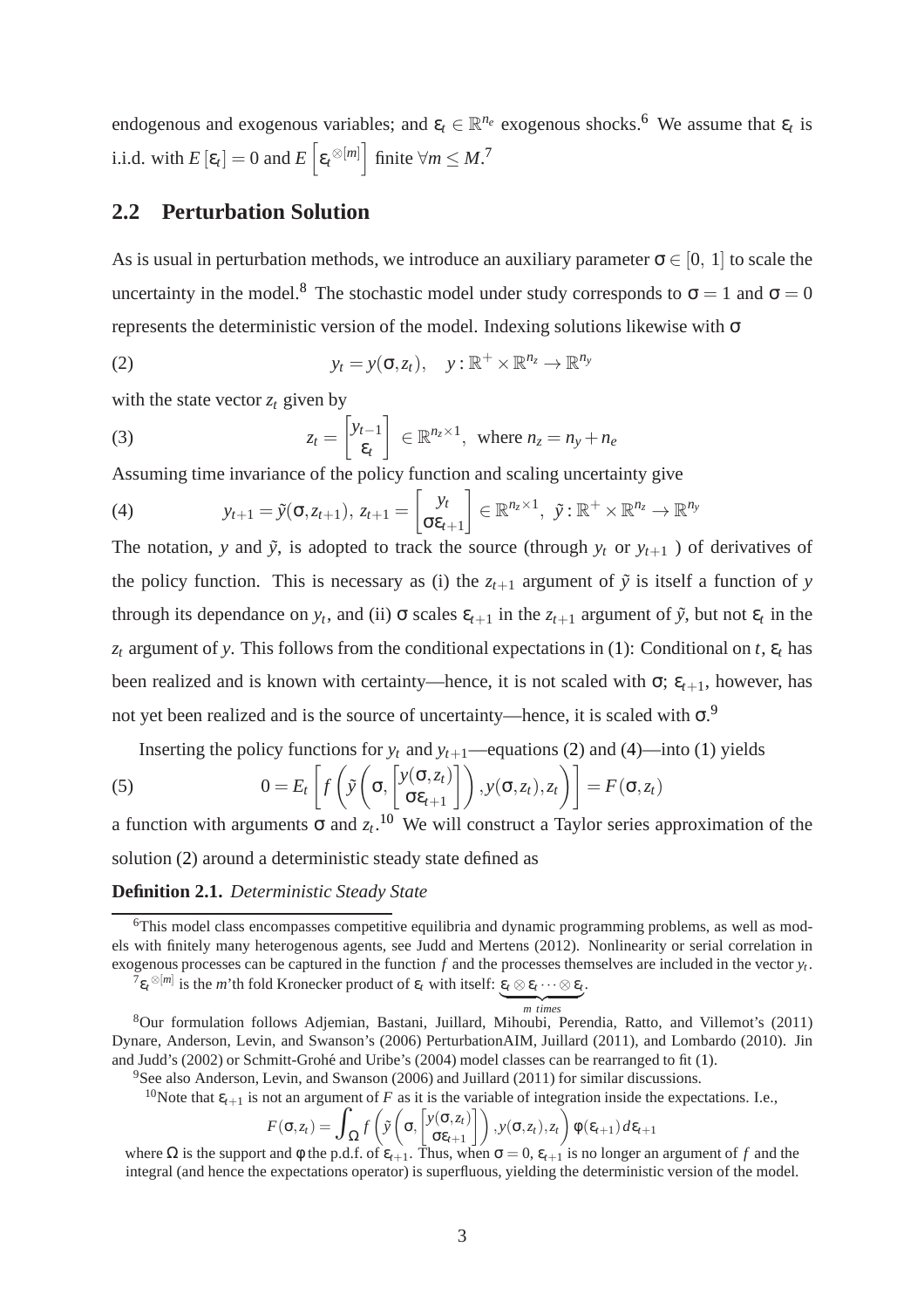$Let \overline{y} \in \mathbb{R}^{n_y}$  *be a vector such that* 

<span id="page-5-5"></span>(6) 
$$
0 = F(0,\overline{z}), \text{ where } \overline{z} = \begin{bmatrix} \overline{y} \\ 0 \end{bmatrix}
$$

*solving* [\(5\)](#page-4-7) *in the absence of both uncertainty* ( $\sigma = 0$ ) *and shocks* ( $\varepsilon_t = 0$ ).<sup>[11](#page-5-0)</sup>

The policy function evaluated at the deterministic steady state is thus  $\overline{y} = y(0, \overline{z})$  and  $\overline{y}$ likewise solves  $0 = f(\overline{y}, \overline{y}, \overline{y}, 0)$ . We will admit models that possess unit root solutions in the first order approximation and do not require the deterministic steady state to be unique.[12](#page-5-1)

## **2.3 Taylor Series Approximation**

Since *v* is a vector valued function, its partial derivatives form a hypercube. We use the method of Lan and Meyer-Gohde (2012b) that differentiates conformably with the Kronecker product, allowing us to maintain standard linear algebraic structures to derive our results.

### <span id="page-5-2"></span>**Definition 2.2.** *Matrix Derivatives*

Let  $A(B): \mathbb{R}^{s \times 1} \to \mathbb{R}^{p \times q}$  be a matrix-valued function that maps an  $s \times 1$  vector  $B$  into an  $p \times q$ *matrix A*(*B*)*, the derivative structure of A*(*B*) *with respect to B is defined as*

(7) 
$$
A_B \equiv \mathscr{D}_{B^T} \{ A \} \equiv \begin{bmatrix} \frac{\partial}{\partial b_1} & \cdots & \frac{\partial}{\partial b_s} \end{bmatrix} \otimes A
$$

*where b<sup>i</sup> denotes i'th row of vector B, <sup>T</sup> indicates transposition; n'th derivatives are*

(8) 
$$
A_{B^n} \equiv \mathscr{D}_{(B^T)^n} \{A\} \equiv \left( \begin{bmatrix} \frac{\partial}{\partial b_1} & \cdots & \frac{\partial}{\partial b_s} \end{bmatrix}^{\otimes [n]} \right) \otimes A
$$

We leave the details of the associated calculus that generalizes familiar chain and product rules as well as Taylor approximations to multidimensional settings to the Appendix.

With definition [2.2](#page-5-2) and assuming [\(2\)](#page-4-4) is  $C^M$  with respect to all its arguments, we can write a Taylor series approximation of  $y_t = y(\sigma, z_t)$  at a deterministic steady state as

<span id="page-5-4"></span>(9) 
$$
y_t = \sum_{j=0}^{M} \frac{1}{j!} \left[ \sum_{i=0}^{M-j} \frac{1}{i!} y_{z^j \sigma^i} \sigma^i \right] (z_t - \overline{z})^{\otimes [j]}
$$

where  $y_{z^j\sigma^i} \in \mathbb{R}^{n_y \times n_z^j}$  is the partial derivative of the vector function *y* with respect to the state vector  $z_t$  *j* times and the perturbation parameter  $\sigma$  *i* times evaluated at the deterministic steady state. Here  $\left[\sum_{i=0}^{M-j}\right]$ *i*=0 1  $\frac{1}{i!} y_{z^j \sigma^i}$  collects all the coefficients associated with the *j*'th fold Kronecker product of the state vector,  $(z_t - \overline{z})$ . Higher orders of  $\sigma$  correct the Taylor series coefficients for uncertainty by successively opening the coefficients to higher moments in the distribution of future shocks.<sup>[13](#page-5-3)</sup> We need to generate and solve equations that determine these  $y_{z^j\sigma^i}$ .

<span id="page-5-0"></span><sup>&</sup>lt;sup>11</sup>Accordingly, the stochastic or "risky" steady state would solve  $0 = F(1,\overline{z})$ .

<span id="page-5-1"></span><sup>&</sup>lt;sup>12</sup>The degenerate nonuniqueness as studied, for example, in Coeurdacier, Rey, and Winant (2011) and Juillard (2011), however, cannot be studied with the standard perturbation approach of this paper.

<span id="page-5-3"></span><sup>&</sup>lt;sup>13</sup>A similar interpretation can be found in Judd and Mertens (2012) for univariate expansions and in Lan and Meyer-Gohde (2012b) for expansions in infinite sequences of innovations.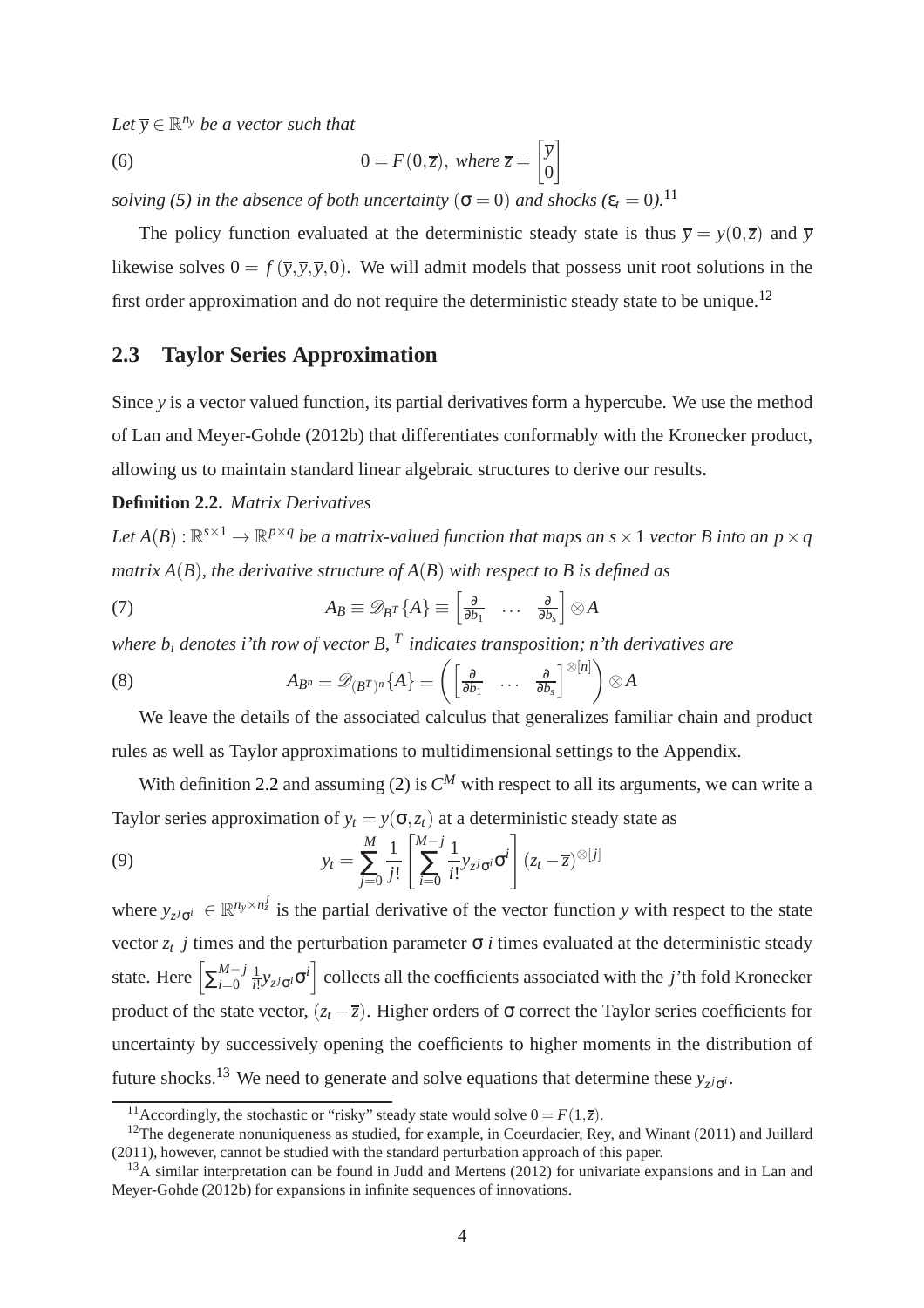## <span id="page-6-0"></span>**3 Higher Order Perturbation: Existence and Uniqueness**

### **3.1 Equations Characterizing the Coefficients**

Following general practice, we pin down the coefficient matrices  $y_{z}$ *j*<sub>σ</sub>*i* in [\(9\)](#page-5-4) though repeated application of an implicit function theorem by successively differentiating [\(5\)](#page-4-7) and solving the resulting systems of equations. It is the existence and uniqueness of solutions to these equations (and hence for the coefficients in the Taylor series) that is the focus of our analysis.

A standard result in the literature, noted by Judd (1998, ch. 13), Jin and Judd (2002), Schmitt-Grohé and Uribe (2004) and others, is that the higher order terms of the Taylor expansion are solutions to linear problems taking the coefficients from lower orders as given. A Sylvester form for these linear equations has been identified in previous studies,<sup>[14](#page-6-1)</sup> to our knowledge, however, ours is the first representation that (i) expresses all equations of an arbitrary order perturbation as Sylvester equations and (ii) provides a closed form representation of the order dependency of the homogenous part of the equations (Kronecker products in  $z_y y_z$ ).

#### **3.1.1 Deterministic First Order Term** *y<sup>z</sup>* **and Matrix Quadratic**

To recover  $y_z$ , we first differentiate  $f$  in [\(5\)](#page-4-7) with respect to  $z_t$ 

<span id="page-6-5"></span>(10) 
$$
\mathscr{D}_{z_i^T}\lbrace f \rbrace = f_{\tilde{y}}\tilde{y}_z z_y y_z + f_y y_z + f_z
$$

Evaluating this at the deterministic steady state and setting its expectation to zero yields

(11) 
$$
E_t\left[\mathcal{D}_{z_t^T}\{f\}\right]\Big|_{z_t=\overline{z}}=f_{\tilde{y}}y_zz_yy_z+f_yy_z+f_z=0
$$

<span id="page-6-3"></span>Taking  $y_zz_y$  as given,  $y_z$  then solves

$$
(12)\qquad \qquad (f_{\tilde{y}}y_{z}z_{y}+f_{y})y_{z}+f_{z}=0
$$

Postmultiplying the foregoing with *z<sup>y</sup>* yields

<span id="page-6-4"></span>(13) 
$$
f_{\tilde{y}}(y_z z_y)^2 + f_y y_z z_y + f_z z_y = 0
$$

This is the familiar matrix quadratic equation (in  $y_z z_y$ ) from linear analyses.<sup>[15](#page-6-2)</sup>

## **3.1.2** Arbitrary Order Terms  $y_{z^j\sigma^i}$

For all other coefficients, we successively differentiate  $(5)$  with respect to the state vector  $z_t$  and the perturbation parameter  $\sigma$ , evaluate the resulting expressions at the deterministic steady state

<span id="page-6-1"></span><sup>&</sup>lt;sup>14</sup>The Sylvester form in second order context of, e.g., Kim, Kim, Schaumburg, and Sims (2008) or Gomme and Klein (2011) aside, Juillard and Kamenik (2004) and Kamenik (2005) show explicitly that many of the unknown coefficients of a perturbation of arbitrary order can be cast as Sylvester equations.

<span id="page-6-2"></span><sup>15</sup>See, e.g., Uhlig (1999).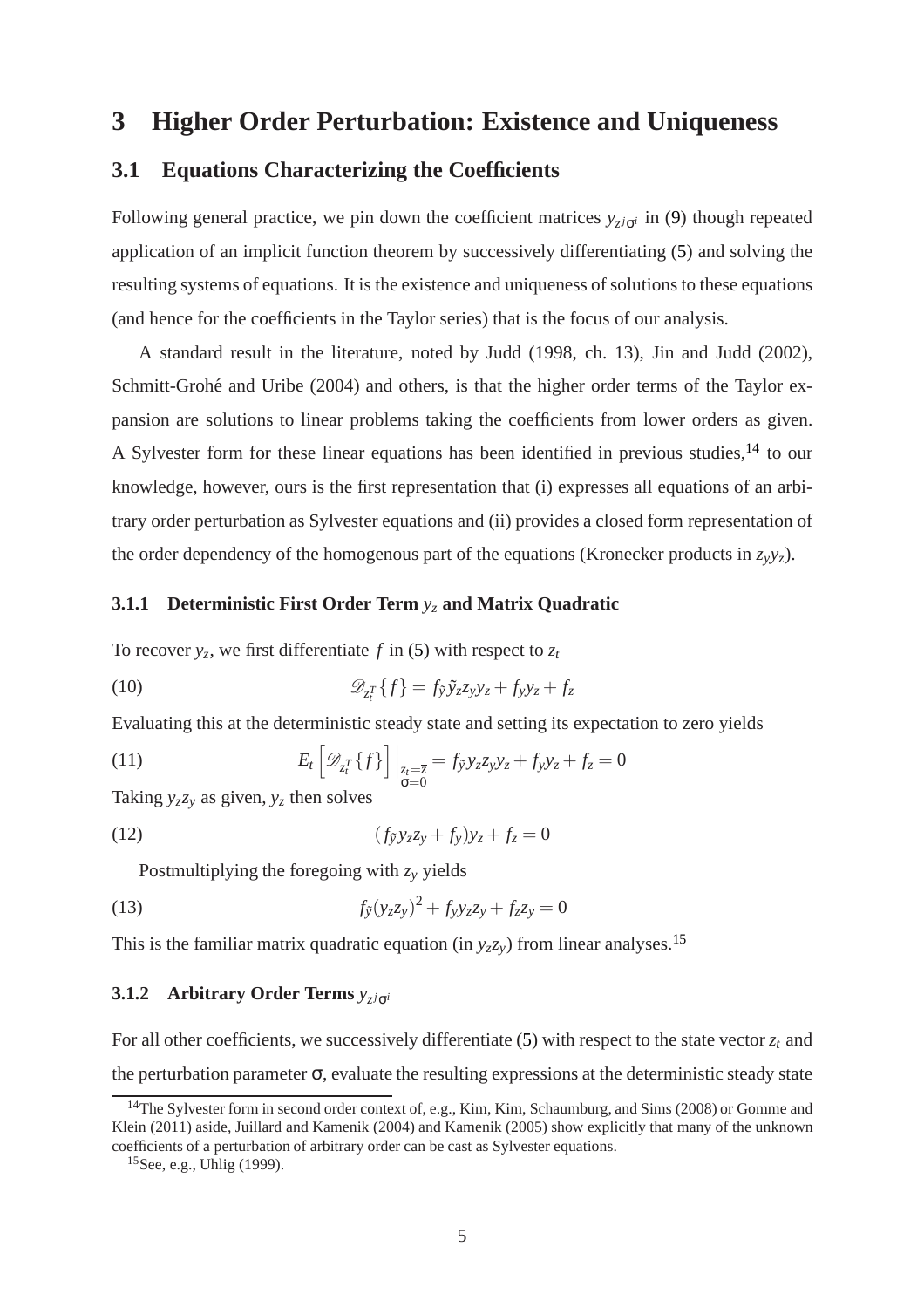<span id="page-7-4"></span>and set their expectations equal to zero. This generates a set of generalized Sylvester equations, **Lemma 3.1.** *For all*  $j, i \in \mathbb{N}^0$  *such that*  $j + i \geq 1$  *except the case*  $j = 1$  *and*  $i = 0$ *, the undetermined coefficients y<sup>z</sup> <sup>j</sup>*σ*<sup>i</sup> solve the following generalized Sylvester equation*

<span id="page-7-3"></span>(14)  $f_{\tilde{y}} y_{z^j \sigma^i} (z_y y_z)^{\otimes [j]} + (f_y + f_{\tilde{y}} y_z z_y) y_{z^j \sigma^i} + A(j, i) = 0$ 

where A(  $j$  ,  $i$  ) is a function of coefficients from lower orders and given moments E  $\left[\epsilon_t^{\otimes [k]}\right],$   $k$   $\leq$   $i$ . *Proof.* See the Appendix.  $\Box$ 

This representation provides an explicit formulation of the homogenous structure of the equations that the unknown coefficients of each order of approximation must fulfill,<sup>[16](#page-7-0)</sup> which will facilitate the analysis of solvability using linear algebra. At each order, the leading matrix coefficients,  $f_{\tilde{y}}$  and  $f_y + f_{\tilde{y}}y_zz_y$ , remain unchanged and are formed by the coefficients of unstable factorization of the matrix quadratic as will be detailed in proposition [4.6.](#page-10-0) The trailing matrix coefficient,  $(z_y y_z)^{\otimes [j]}$ , is a Kronecker power of the linear transition matrix of the state space and changes with the order of approximation. This is the source for the dependence of the solvability conditions on the order of approximation identified by Jin and Judd (2002).<sup>[17](#page-7-1)</sup> However, this dependence is systematic and has a convenient closed form.

## **3.2 Existence and Uniqueness of the Coefficients**

Here, we present our main result that the existence of a unique stable solution at first order guarantees the existence and uniqueness of the unknown coefficients of a Taylor expansion of arbitrary order.

We guarantee a unique stable solution at first order with Blanchard and Kahn's (1980) order and rank conditions.[18](#page-7-2) The order condition assumes a full set of latent roots with half on or inside and half outside the unit circle

#### <span id="page-7-5"></span>**Assumption 3.2.** *Order*

There exists  $2n_y$  latent roots of  $f_{\tilde{y}}\lambda^2+f_y\lambda+f_zz_y$ —that is,  $\lambda\in\mathbb{R}$  :  $\det(f_{\tilde{y}}X^2+f_yX+f_zz_y)=0$  *of which n<sup>y</sup> lie inside or on the unit circle and n<sup>y</sup> outside.*

<span id="page-7-0"></span><sup>&</sup>lt;sup>16</sup>The derivations for the second order expansion and the three resulting Sylvester equations of [\(14\)](#page-7-3) in  $y_z$ ,  $y_{z\sigma}$ , and  $y_{\sigma^2}$  can be found in the Appendix and are needed to initialize the induction that proves lemma [3.1.](#page-7-4)

<span id="page-7-1"></span><sup>&</sup>lt;sup>17</sup>Specifically, Jin and Judd (2002) first develop a deterministic perturbation in  $z<sub>t</sub>$  only and then perturb stochastically with respect to σ. They point out that the change in the solvability conditions occurs only in a change in the order of approximation in the deterministic perturbation. This is reflected in [\(14\)](#page-7-3) as the only change in the homogenous components occurs with *j*, the order of the perturbation with respect to the state vector *z<sup>t</sup>* .

<span id="page-7-2"></span><sup>&</sup>lt;sup>18</sup>In the working paper version, Lan and Meyer-Gohde (2012a), we derive the results from the assumptions of Klein (2000) on the companion linearized pencil of the matrix quadratic and its generalized Schur decomposition. We hasten the exposition by imposing the existence of a unique stable solution and regularity directly.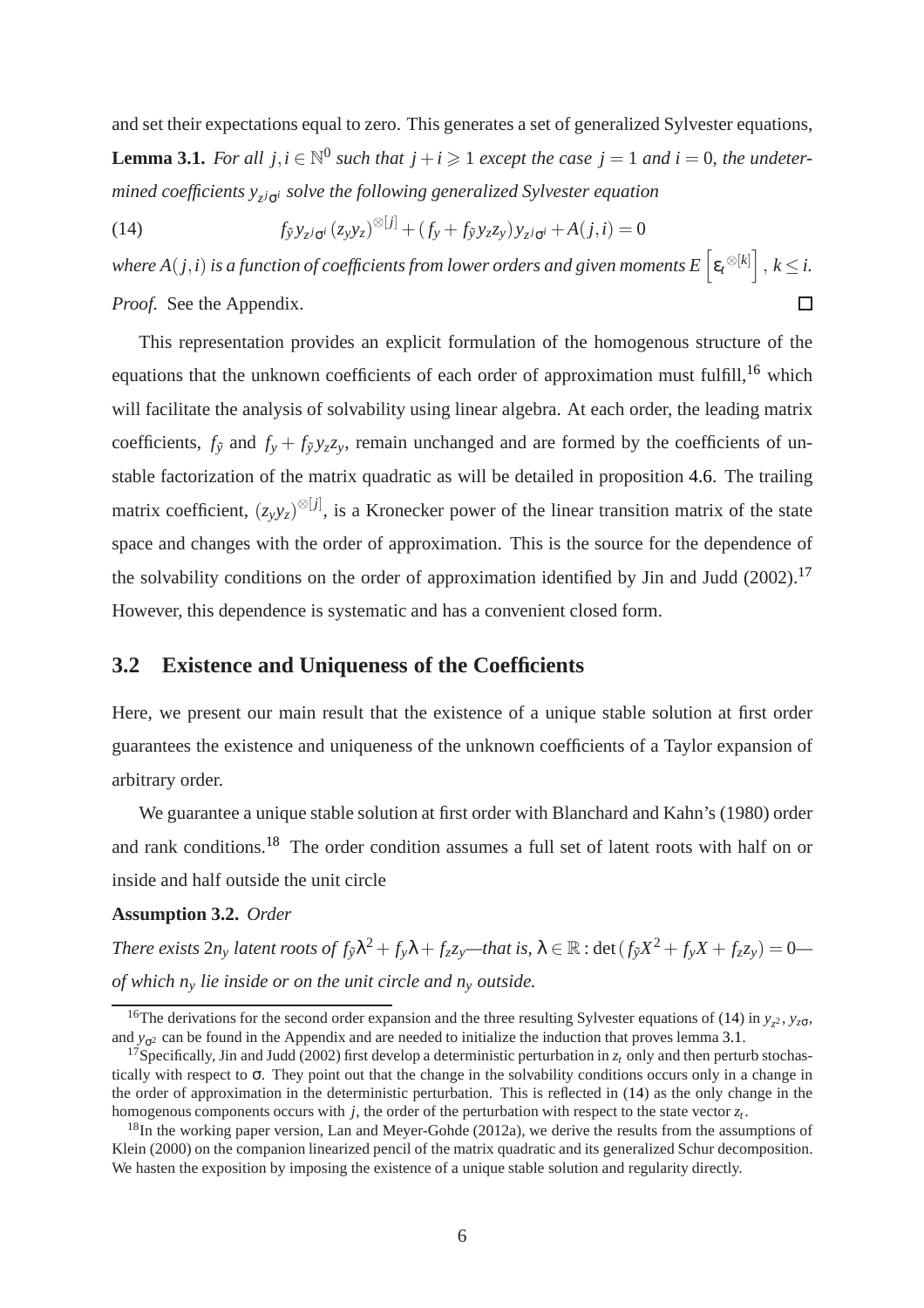<span id="page-8-1"></span>We then assume that a solution can be constructed containing these stable eigenvalues

**Assumption 3.3.** *Rank*

<span id="page-8-3"></span>*There exists an*  $X \in \mathbb{R}^{n_y \times n_y}$  *such that*  $f_{\tilde{y}}X^2 + f_{y}X + f_{z}Z_y = 0$  *and*  $|eig(X)| \leq 1$ *.* 

We now state our main result,

**Theorem 3.4.** *Let the assumptions [3.2](#page-7-5) and [3.3](#page-8-1) be fulfilled and set yzz<sup>y</sup> equal to this stable solvent, then there exist unique solutions,*  $y_{z^jG^i}$  *for all*  $j, i \in \mathbb{N}^0$  *such that*  $j + i \geqslant 1$ *, for [\(12\)](#page-6-3) and the generalized Sylvester equations [\(14\)](#page-7-3) in lemma [3.1](#page-7-4)*

*Proof.* From lemmata [4.10](#page-11-0) and [4.11,](#page-12-1) the conditions of proposition [4.8](#page-11-1) are fulfilled for for all  $j, i \in \mathbb{N}^0$  such that  $j + i \geq 1$ . See the following section.  $\Box$ 

While the solvability of coefficients outside the matrix quadratic in linear models is guaranteed by any separation (and not just unit root) of eigenvalues, we must be more careful in nonlinear models. Kim, Kim, Schaumburg, and Sims (2008) require that the square of the largest eigenvalue in the linear transition matrix be smaller than the smallest unstable eigenvalue for their second order solution. Moving to an *M*'th order of approximation, the smallest unstable root in assumption [3.2](#page-7-5) would analogously need to be larger than the *M*'th power of the largest eigenvalue in  $y_zz_y$ , the largest stable root in assumption [3.2.](#page-7-5) Requiring stability with respect to the unit circle at the first order, of course, eliminates this problem and ensures solvability for perturbations of arbitrary order.<sup>[19](#page-8-2)</sup>

## <span id="page-8-0"></span>**4 Solvents, Sylvesters, and Proof of Theorem [3.4](#page-8-3)**

After laying out some preliminaries, we factor the matrix quadratic into two regular pencils with disjoint spectra by deflating the matrix quadratic  $(13)$  according to the Generalized Bézout Theorem with the stable solvent of assumption [3.3.](#page-8-1) We then apply this factorization to the sequence of generalized Sylvester equations [\(14\)](#page-7-3) in lemma [3.1](#page-7-4) and prove that the existence of unique solutions is guaranteed by assumptions [3.2](#page-7-5) and [3.3.](#page-8-1)

## **4.1 A Factorization of the Matrix Quadratic**

To derive our factorization, we begin by formalizing the matrix quadratic equation [\(13\)](#page-6-4). Our analysis will proceed initially in the complex plane, but the results carry over when we restrict

<span id="page-8-2"></span> $19$ These separations are merely sufficient. The necessary disjointness of lemma [4.11](#page-12-1) would still be satisfied up to *M*'th order if there is no *M*'th order or less product of eigenvalues of  $y_zz_y$  equal to an eigenvalue of  $P_U(z)$ .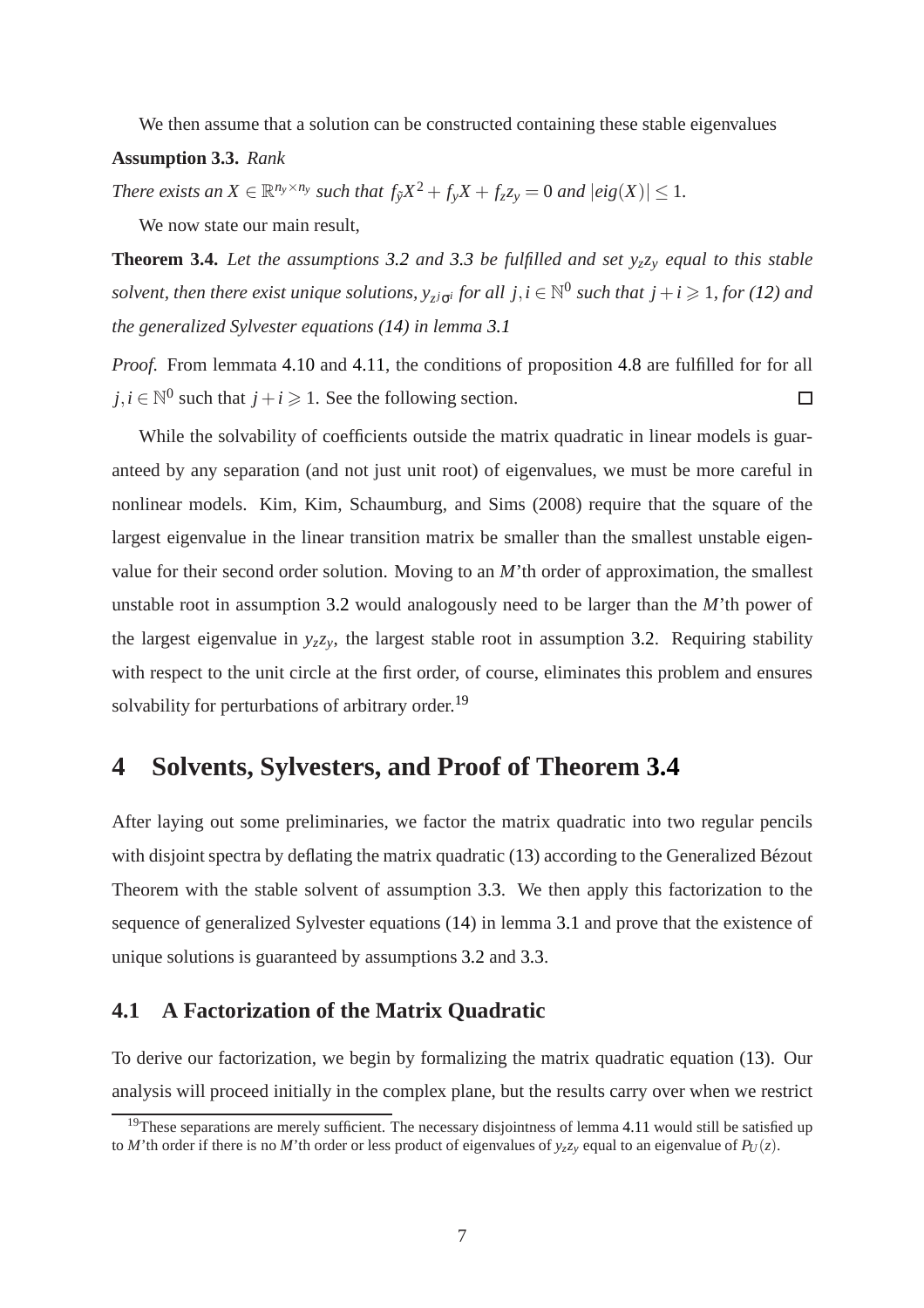solutions to be real valued due to the eigenvalue separation in assumption [3.2,](#page-7-5) see also Klein (2000).

#### **Definition 4.1.** *Matrix Quadratic Problem*

<span id="page-9-0"></span>For  $f_{\tilde{y}}$ ,  $f_y$ , and  $f_zz_y \in \mathbb{R}^{n_y \times n_y}$ , a matrix quadratic  $M(X): \mathbb{C}^{n_y \times n_y} \to \mathbb{C}^{n_y \times n_y}$  is defined as (15)  $M(X) \equiv f_{\tilde{y}} X^2 + f_{y} X + f_{z} z_{y}$ 

A solution to the matrix quadratic [\(15\)](#page-9-0) is called a solvent and is defined as

**Definition 4.2.** *Solvent of Matrix Quadratic*

 $X \in \mathbb{C}^{n_y \times n_y}$  is a solvent of the matrix quadratic [\(15\)](#page-9-0) if and only if  $M(X) = 0$ 

The eigenvalues of solvents of [\(15\)](#page-9-0) are latent roots of the associated lambda matrix,  $2<sup>0</sup>$ **Definition 4.3.** *Lambda Matrix*

*The lambda matrix*  $M(\lambda)$  :  $\mathbb{C} \to \mathbb{C}^{n \times n}$  (of degree two) associated with [\(15\)](#page-9-0) is given by

<span id="page-9-2"></span>(16) 
$$
M(\lambda) \equiv f_{\tilde{y}} \lambda^2 + f_y \lambda + f_z z_y
$$

*Its latent roots are values of*  $\lambda$  *such that*  $\det M(\lambda) = 0$ *.* 

We are now prepared to link lambda matrices and solvents through the generalized Bézout theorem, repeated in the Appendix, which states that a lambda matrix divided on the right by a binomial in a matrix has as a remainder the matrix polynomial associated with the lambda matrix evaluated at the matrix of the binomial. As noted by Gantmacher (1959, vol. I, ch. 4) and repeated in Lancaster (1966) and Higham and Kim (2000), if this matrix in the binomial is a solvent of the matrix polynomial, the division is without remainder, yielding a factorization of the matrix polynomial. For our matrix quadratic, the lambda matrix can then be factored as **Corollary 4.4.** *Let yzz<sup>y</sup> be the stable solvent of assumption [3.3,](#page-8-1) then [\(16\)](#page-9-2) has the following factorization*

<span id="page-9-3"></span>(17) 
$$
M(\lambda) = \underbrace{(\lambda f_{\tilde{y}} + f_{\tilde{y}} y_z z_y + f_y)}_{\equiv P_U(\lambda)} \underbrace{(I_{n_y} \lambda - y_z z_y)}_{\equiv P_S(\lambda)}
$$

*Proof.* Apply theorem [A.4](#page-18-0) in the Appendix to [\(15\)](#page-9-0), set  $A = y_z z_y$ , and note that  $M(y_z z_y) = 0$  as  $y_zz_y$  is a solvent of *M*(*X*). □

Note that the latent roots of  $M(\lambda)$  are given by  $\lambda$ 's such that

(18) 
$$
\det(\lambda f_{\tilde{y}} + f_{\tilde{y}}y_zz_y + f_y)\det(I_{n_y}\lambda - y_zz_y) = 0
$$

The latter determinant gives the eigenvalues associated with the solvent  $y_zz_y$  and the former determinant gives a generalized eigenvalue problem in the coefficients of *M*(*X*) and the solvent

<span id="page-9-1"></span><sup>&</sup>lt;sup>20</sup>See, e.g., J. E. Dennis, Traub, and Weber (1976, p. 835) or Gantmacher (1959, vol. I, p. 228).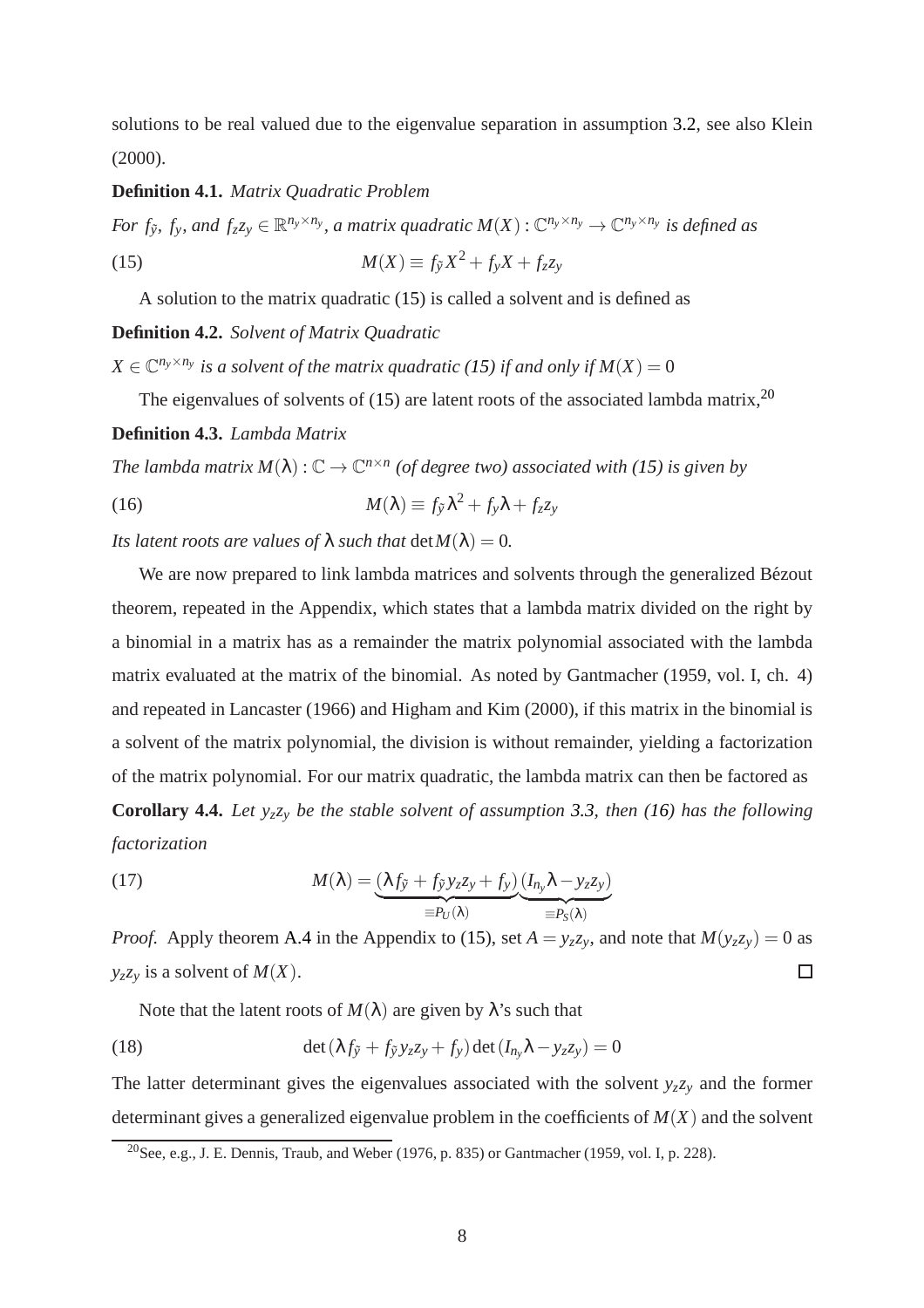$y_zz_y$ <sup>[21](#page-10-1)</sup> This former determinant is simply a multidimensional lambda matrix analog to Viéte's formula, which relates the two solutions,  $x_1$  and  $x_2$ , of the scalar quadratic  $ax^2 + bx + c = 0$ through  $a(x_1 + x_2) + b = 0$ . We can now use assumption [3.2](#page-7-5) on the number of eigenvalues to establish the regularity of  $P_U(\lambda)$  and  $P_S(\lambda)$ 

#### <span id="page-10-2"></span>**Lemma 4.5.** *The pencils*  $P_U(\lambda)$  *and*  $P_S(\lambda)$  *are both regular.*

*Proof.* As det $M(\lambda)$  is vanishing for only  $2n<sub>y</sub>$  values (respecting multiplicities) in  $\mathbb{C}$ , det $P_U(\lambda)$ and det  $P_S(\lambda)$  are likewise vanishing for only  $n_v$  values (respecting multiplicities) in  $\mathbb{C}$ . Thus, there exists  $\lambda \in \mathbb{C}$  such that det  $P_U(\lambda) \neq 0$  and likewise such that det  $P_U(\lambda) \neq 0$ .  $\Box$ 

<span id="page-10-0"></span>Additionally, assumption [3.2](#page-7-5) restricts the eigenvalues of  $P_U(\lambda)$ .

**Proposition 4.6.** *Let*  $y_zz_y$  *be the stable solvent of assumption* [3.3,](#page-8-1) *the eigenvalues of P<sub>U</sub>*( $\lambda$ ) *are contained entirely outside the closed unit circle.*

*Proof.* From assumption [3.2,](#page-7-5) there are exactly  $n<sub>v</sub>$  latent roots of  $M(\lambda)$  inside or on the unit circle and exactly  $n_y$  outside the unit circle. The  $n_y$  eigenvalues of the pencil  $P_S(\lambda)$  are all inside or on the unit circle by assumption [3.3.](#page-8-1) Hence, the  $n<sub>y</sub>$  eigenvalues of  $P<sub>U</sub>(\lambda)$  are the  $n<sub>y</sub>$ remaining latent roots of  $M(\lambda)$ , which must be outside the unit circle.  $\Box$ 

<span id="page-10-3"></span>From proposition [4.6,](#page-10-0) there exists a unique solution to [\(12\)](#page-6-3)

**Corollary 4.7.** Let  $y_zz_y$  be the stable solvent of assumption [3.3,](#page-8-1) there exists a unique  $y_z$  that *solves [\(12\)](#page-6-3), given by*

(19) 
$$
y_z = -(f_{\tilde{y}}y_zz_y + f_y)^{-1}f_z
$$

*Proof.* At issue is whether  $f_{\tilde{y}}y_{z}z_{y} + f_{y}$  is nonsingular. As the eigenvalues of  $P_{U}(\lambda)$  are all outside the unit circle following proposition [4.6,](#page-10-0) det  $(\lambda f_{\tilde{y}} + f_{\tilde{y}}y_zz_y + f_y) \neq 0$  for  $|\lambda| \leq 1$ . This applies, of course to  $\lambda = 0$ , from which we can see that det  $(f_{\tilde{y}}y_{z}z_{y} + f_{y}) \neq 0$  $\Box$ 

The regularity of these pencils and the disjointness of their spectra will be central to the solvability of the undetermined coefficients of perturbations of arbitrary order.

#### **4.2 Existence and Uniqueness in Sylvester Equations**

The necessary and sufficient conditions proposed by Theorem 1 of Chu (1987) for the existence and uniqueness of solutions to generalized Sylvester equations requires the two matrix pencils formed by the leading and trailing matrix coefficients to be regular and have disjoint spectra. We prove here that they are fulfilled for all our equations in lemma [3.1](#page-7-4) as a direct consequence

<span id="page-10-1"></span><sup>&</sup>lt;sup>21</sup>The Appendix contains a definition of a pencil,  $P(\lambda)$ , and its spectrum or set of generalized eigenvalues,  $\rho(P)$ .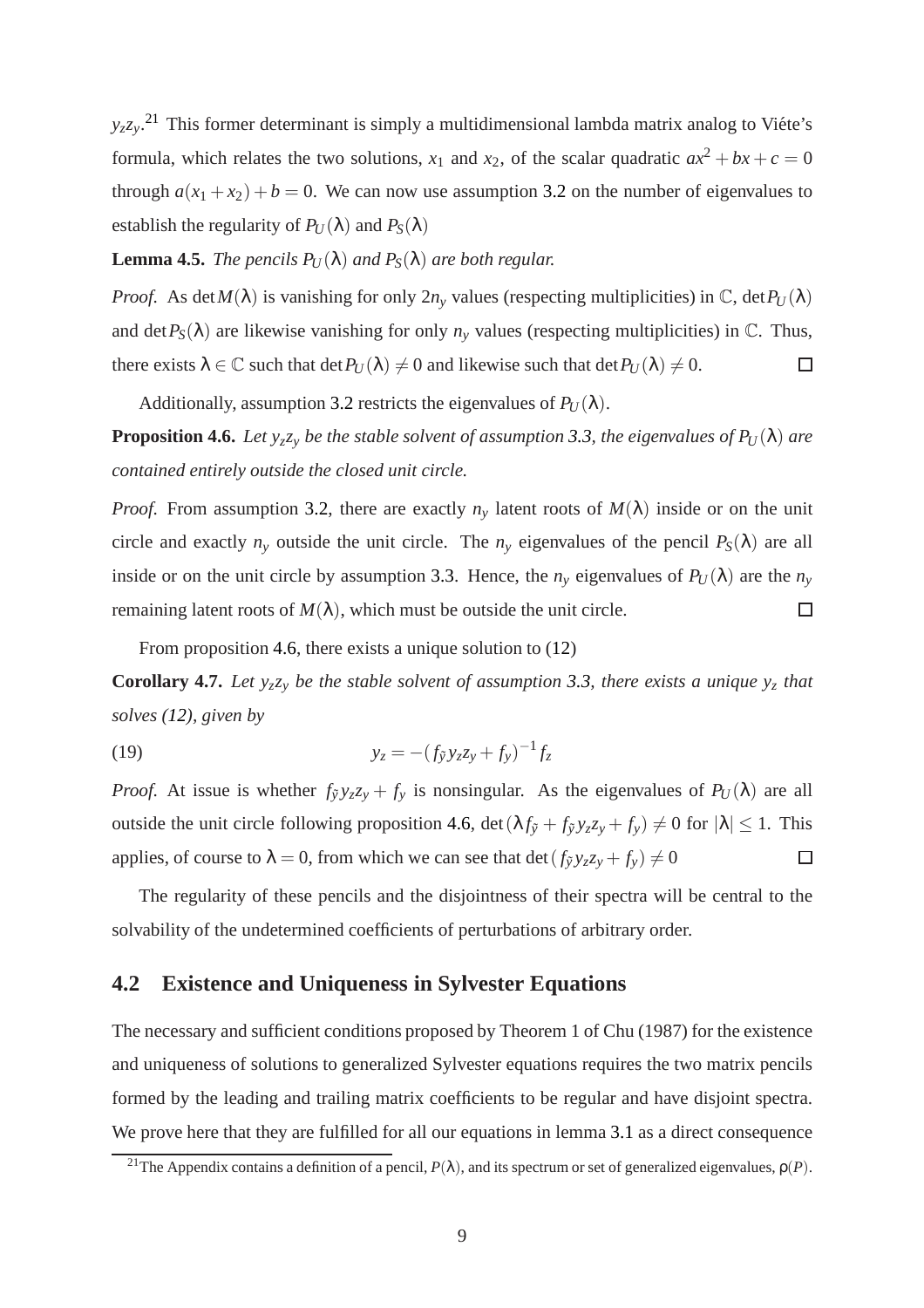<span id="page-11-1"></span>of the existence of the unique stable solution at first order. We adapt his theorem, adopting his notation temporarily, to our purposes in the following

**Proposition 4.8.** *There exists a unique solution,*  $X \in \mathbb{R}^{m \times n}$ *, for the Sylvester equation* 

$$
AXB+CXD+E=0
$$

where  $A, C \in \mathbb{R}^{m \times m}$  and  $D, B \in \mathbb{R}^{n \times n}$ , if and only if

- *1.*  $P_{AC}(z) \equiv Az + C$  and  $P_{DB}(z) \equiv Dz B$  are regular matrix pencils, and
- *2.*  $\rho(P_{AC}) \cap \rho(P_{DB}) = \emptyset$ , *e.g. their spectra are disjoint*

*Proof.* See Chu (1987). Notice the rearrangement and redefinition of terms.

 $\Box$ 

Before we examine the general case, we will highlight the intuition behind proposition [4.8](#page-11-1) using a scalar version of [\(14\)](#page-7-3), when  $f_{\tilde{y}}$ ,  $f_y$ ,  $y_zz_y$ , and  $z_yy_z \in \mathbb{R}$  and  $A(j,i)$  is a scalar function of known terms.<sup>[22](#page-11-2)</sup> In this case,  $(14)$  can be arranged as

(20) 
$$
\[f_{\tilde{y}}(z_{y}y_{z})^{j} + (f_{y} + f_{\tilde{y}}y_{z}z_{y})\]y_{z^{j}\sigma^{i}} + A(j,i) = 0
$$

From, e.g., Strang (2009), the foregoing has a unique solution if and only if the leading coefficient is not zero, i.e.,  $\left[ f_{\tilde{y}}(z_y y_z)^j + (f_y + f_{\tilde{y}} y_z z_y) \right] \neq 0$ . As otherwise there is either no solution (when  $A(j,i) \neq 0$ ) or there exists infinitely many solutions (when  $A(j,i) = 0$ ). The conditions in proposition [4.8](#page-11-1) classify the two ways this coefficient can be equal to zero.

The regularity condition in the scalar case precludes both coefficients in either of the pencils being equal to zero: either  $f_{\tilde{y}} = f_y + f_{\tilde{y}}y_zz_y = 0$  or  $1 = (z_yy_z)^j = 0$ . Obviously, both coefficients in the trailing pencil cannot be zero and this general regularity holds in the matrix case as well. The second condition, disjoint spectra, rules out the remaining hurdle that the sum of all the coefficients is zero, which can be rearranged as  $\frac{f_y+f_{\tilde{y}}y_zz_y}{f_{\tilde{y}}} \neq (z_yy_z)^j$ . Recognize that the two terms correspond to the eigenvalues of the scalar regular pencils  $P_U(\lambda)$  and  $P_{IS}(\lambda)$ , hence their set of eigenvalues (or spectra) must not contain any identical elements (be disjoint).

<span id="page-11-3"></span>Returning to the general case, we first define the leading and trailing matrix pencils and then establish their regularity and the disjointness of their spectra.

**Definition 4.9.** For all  $j \in \mathbb{N}^0$ , the leading and trailing matrix pencils, respectively, of the *generalized Sylvester equation [\(14\)](#page-7-3) in lemma [3.1](#page-7-4) are*

*1.*  $\lambda f_{\tilde{y}} + f_{\tilde{y}} y_z z_y + f_y = P_U(\lambda)$ *, see proposition* [4.6](#page-10-0)

$$
2. \ \ P_{IS}(\lambda) \equiv \lambda I_{n_z^j} - (z_y y_z)^{\otimes [j]}
$$

<span id="page-11-0"></span>The regularity of both the pencils is straightforward and is summarized in the following

<span id="page-11-2"></span><sup>&</sup>lt;sup>22</sup>This special case, of course, is not useful practically. Either all shocks or the presence of  $y_{t-1}$  has to be shut down, but the mechanisms behind the matrix case are usefully illustrated in this case.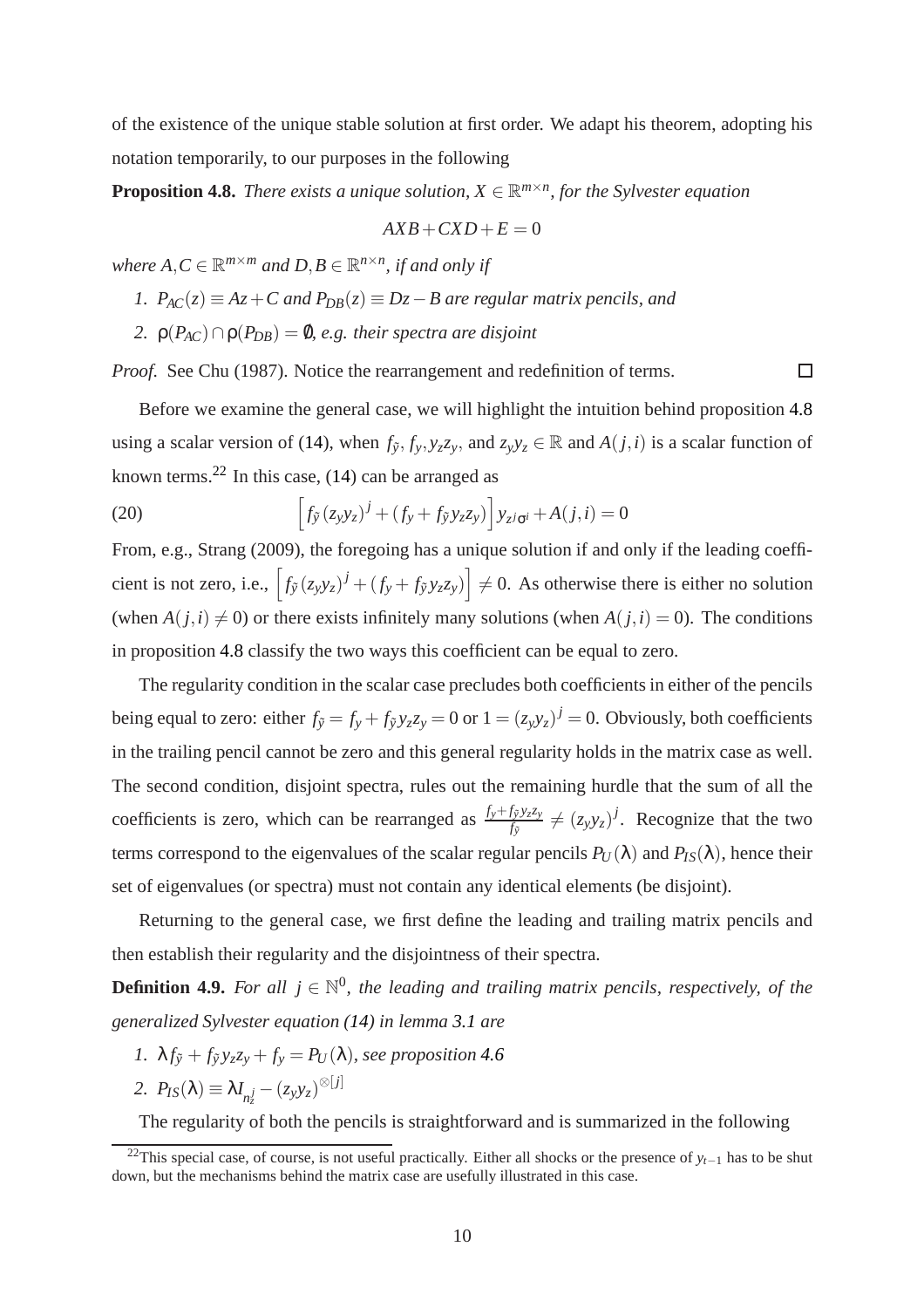## **Lemma 4.10.** For all  $j \in \mathbb{N}^0$ ,  $P_U(\lambda)$  and  $P_{IS}(\lambda)$  and are regular

*Proof.* For  $P_U(\lambda)$ , see lemma [4.5.](#page-10-2) For  $P_{IS}(\lambda)$ , this follows from its leading matrix being the identity matrix, see Gantmacher (1959, vol. II, pp. 25–27).  $\Box$ 

The spectral disjointness follows nearly directly from the factorization of the matrix quadratic in corollary [4.4,](#page-9-3) with the spectrum of the leading pencil  $P_U(\lambda)$  being outside and that of the trailing pencil  $P_{IS}(\lambda)$  being inside the closed unit circle. From corollary [4.4,](#page-9-3) the pencil  $P_S(\lambda) = I_{n_y}\lambda - y_zz_y$  is stable, but noting that  $z_y$  and  $z_\varepsilon$  are two constant matrices with all their entries being either unity or zero

(21) 
$$
z_y \equiv \mathcal{D}_{y_{t-1}^T} \{z_t\} = \mathcal{D}_{y_t^T} \{z_{t+1}\} = \begin{bmatrix} I_{n_y} \\ 0_{n_e \times n_y} \end{bmatrix}, z_{\varepsilon} \equiv \mathcal{D}_{\varepsilon_t^T} \{z_t\} = \mathcal{D}_{\sigma \varepsilon_{t+1}^T} \{z_{t+1}\} = \begin{bmatrix} 0_{n_y \times n_e} \\ I_{n_e} \end{bmatrix}
$$
  
the matrix  $z_y y_z$  in  $P_{IS}(\lambda)$  is

<span id="page-12-3"></span>(22) 
$$
z_{y}y_{z} = \begin{bmatrix} y_{z}z_{y} & y_{z}z_{\varepsilon} \\ 0_{n_{e}\times n_{y}} & 0_{n_{e}\times n_{e}} \end{bmatrix}
$$

and it follows directly<sup>[23](#page-12-2)</sup> that the the eigenvalues of  $P_{IS}(\lambda)$  are all stable with respect to the closed unit circle, and thus those of an arbitrary Kronecker power too. We summarize the disjointness in the following

<span id="page-12-1"></span>**Lemma 4.11.** For all  $j \in \mathbb{N}^0$ , the spectra of  $P_U(\lambda)$  and  $P_{IS}(\lambda)$  form a disjoint set.

*Proof.* See Appendix.

From lemmata [4.10](#page-11-0) and [4.11,](#page-12-1) proposition [4.8](#page-11-1) applies and the existence and uniqueness of solutions to the generalized Sylvester equations [\(14\)](#page-7-3) in lemma [3.1](#page-7-4) is immediate, completing along with corollary [4.7—](#page-10-3)the proof of our main result in theorem [3.4.](#page-8-3)

 $\Box$ 

## <span id="page-12-0"></span>**5 Applications**

Jin and Judd (2002) provide a local existence theorem for the solution to stochastic models. We eliminate their solvability assumption, as their assumption of a unique locally asymptotically stable solution enables us to apply our factorization to confirm that their solvability assumption is necessarily fulfilled, analogously to our theorem [3.4.](#page-8-3)

<span id="page-12-4"></span>**Theorem 5.1.** *Simplified Local Existence Theorem of Jin and Judd (2002)*

*If (i) the function f in [\(1\)](#page-3-3) exists and is analytic for all* ε*<sup>t</sup> in some neighborhood of z defined in* [\(6\)](#page-5-5), (*ii*) there exists a unique deterministic solution  $y(0, z_t)$  locally analytic in  $z_t$  and locally *asymptotically stable, (iii)*  $E\left[\varepsilon_t\right] = 0$ , and (iv)  $\varepsilon_t$  has bounded support, then there is an  $r > 0$ *such that for all* (*z<sup>t</sup>* ,σ) *in a ball with radius r centered at* (0,*z*) *there exists a unique solution*

<span id="page-12-2"></span><sup>&</sup>lt;sup>23</sup>See, e.g., Golub and Loan  $(1996, p. 311)$ .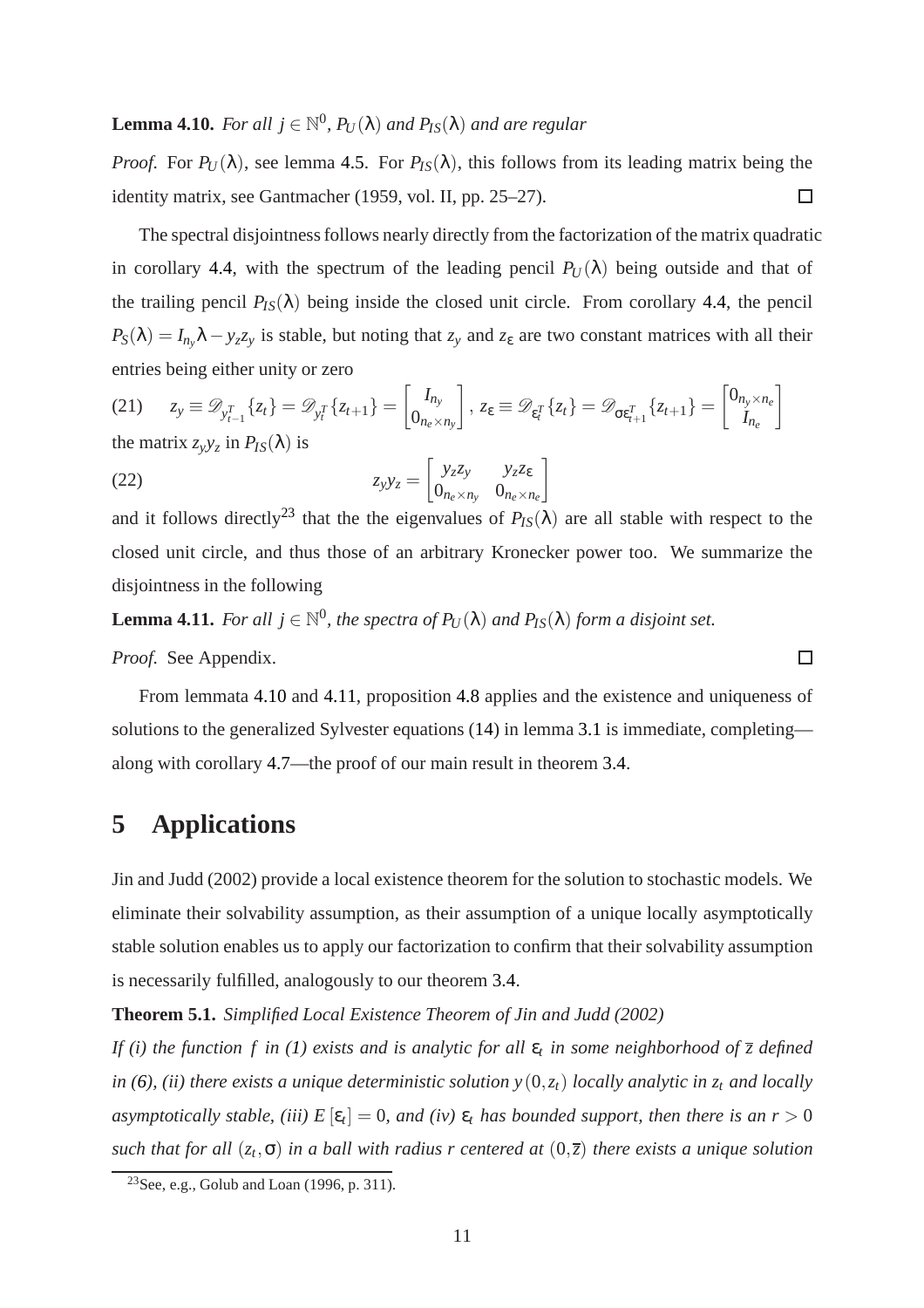$y(\sigma, z_t)$  *to* [\(5\)](#page-4-7)*. Furthermore, all derivatives of*  $y(\sigma, z_t)$  *exist in a neighborhood of*  $(0, \overline{z})$  *and can be solved by implicit differentiation.*

 $\Box$ 

 $\Box$ 

*Proof.* See the Appendix.

All told, what is needed for the local existence of a solution to a stochastic problem is sufficient differentiability of the equilibrium conditions, the existence of a solution to the deterministic variant of the model and restrictions on the moments and support of the stochastic processes that ensure the model remains well defined.[24](#page-13-0)

Previous studies have conjectured the independence of the policy function from first order effects of the perturbation parameter ( $y_{z}$ *i* $\sigma$ <sup>*i*</sup> = 0 for *i* = 1), as the equations that these coefficients solve are homogenous. The conjecture lies in the solvability of these systems: Schmitt-Grohé and Uribe (2004) to second, Andreasen (2012) to third, and Jin and Judd (2002) to arbitrary order prove that the unknown coefficients involving the perturbation parameter solve homogeneous equations. Of course, the zero solution solves these equations, but the claim that the solution is uniquely zero requires solvability in addition to homogeneity—see, e.g., Strang (2009). Theorem [3.4](#page-8-3) adds the missing link, showing not only that zero is a solution (as follows from homogeneity), but that it is the only solution for a linearly saddle stable model. With the first moment of exogenous shocks and all  $y_{z^k\sigma}$  for  $k < j$  zero, the generalized Sylvester equations in  $y_{zj\sigma}$  are homogenous

<span id="page-13-1"></span>(23) 
$$
f_{\tilde{y}}y_{z^j\sigma}(z_yy_z)^{\otimes [j]} + (f_y + f_{\tilde{y}}y_zz_y)y_{z^j\sigma} = 0
$$

<span id="page-13-2"></span>As the zero matrix is always a solution to [\(23\)](#page-13-1) and the solution must be unique following theorem [3.4,](#page-8-3)  $y_{z/\sigma} = 0$  is the unique solution for all *j*. We formalize this in the following **Proposition 5.2.** Let the conditions for theorem [3.4](#page-8-3) hold, then  $y_{z^j\sigma} = 0$  for all  $j \in \mathbb{N}^0$ .

*Proof.* See the Appendix.

The intuition behind this is simple: the unknown coefficient  $y_{z/\sigma}$  is the comparative static matrix measuring the impact of the first moment of future exogenous shocks on the policy function *y* (and its derivatives with respect to the state vector  $z_t$ ). As the first moment of future exogenous shocks is assumed to be zero, it has no impact at all. Thus, our main result confirms the conjecture of Jin and Judd (2002) and Schmitt-Grohé and Uribe (2004) by providing the necessary solvability so as to add uniqueness to their existence of the zero solution.

<span id="page-13-0"></span> $24$ See Woodford (1986) for a related result in the space of infinite sequences of innovations.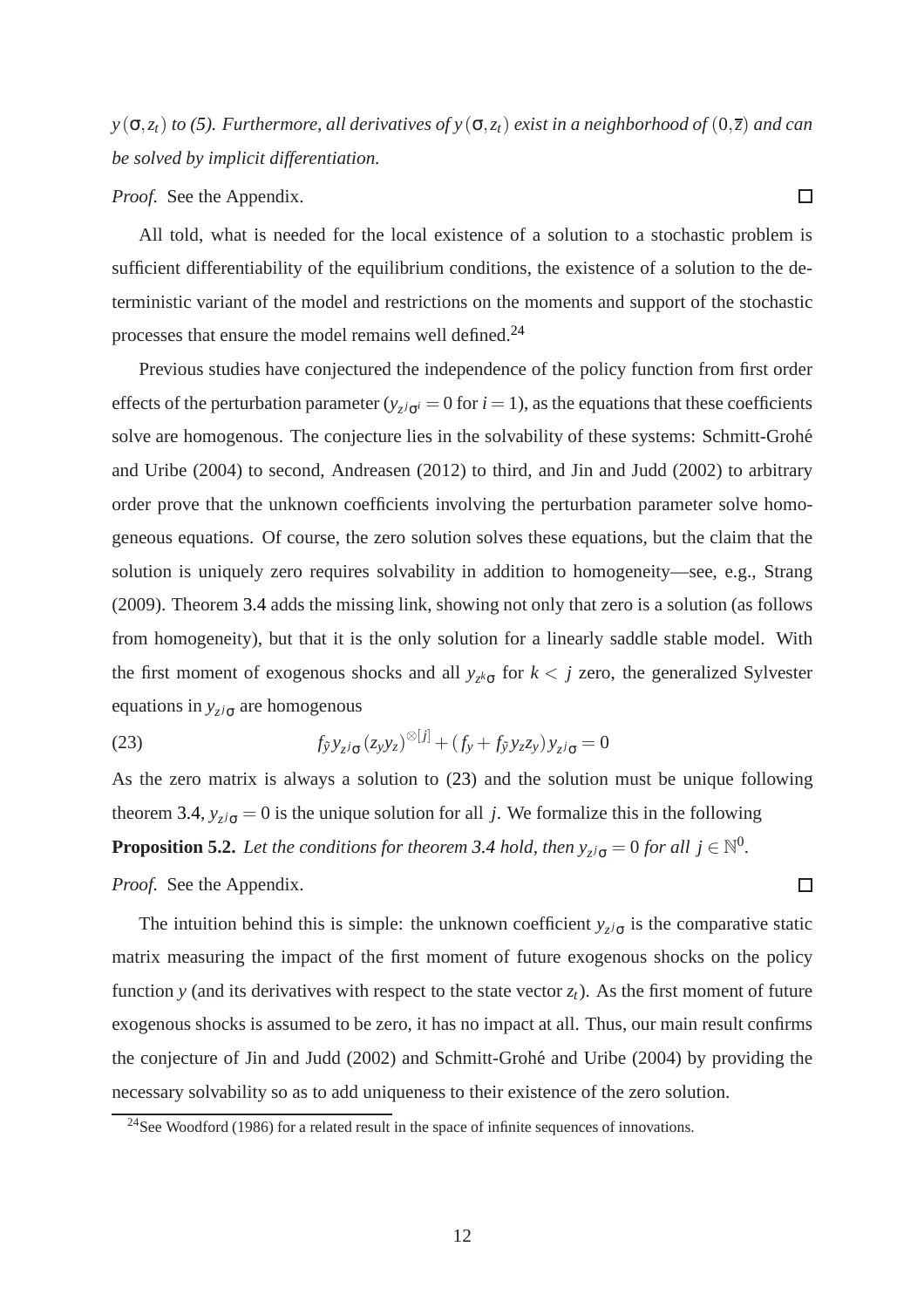## <span id="page-14-0"></span>**6 Conclusion**

We have proven the existence and uniqueness of solutions for the undetermined coefficients in perturbations of an arbitrarily high order. Thus, solvability of the higher order terms in a nonlinear perturbation as questioned by Gaspar and Judd (1997), Judd (1998, ch. 13), and Jin and Judd (2002) is guaranteed if the model possesses a unique stable solution at first order. That is, successive differentiation of the equilibrium condition of a linearly saddle stable model leads to a unique set of coefficients for a Taylor expansion of the policy function.

With the recent proliferation of interest in nonlinear methods and general familiarity of economists with the first order perturbation—i.e., (log-)linearization, our results should provide confidence to researchers refining their approximations to incorporate nonlinearity that their perturbations of arbitrary order will necessarily be associated with a unique solution if the linear approximation has a unique stable solution. For users of numerical perturbation algorithms, we have answered two questions. First, given a nonlinear perturbation solution from a numerical algorithm, is this solution the only solution? Second, should a numerical algorithm fail to deliver a solution: does a solution not exist at all or did the numerical algorithm simply fail to find a solution? Given a unique stable solution at first order, our results provide a definitive assurance that solutions for all unknown coefficients in the perturbation exist and are unique.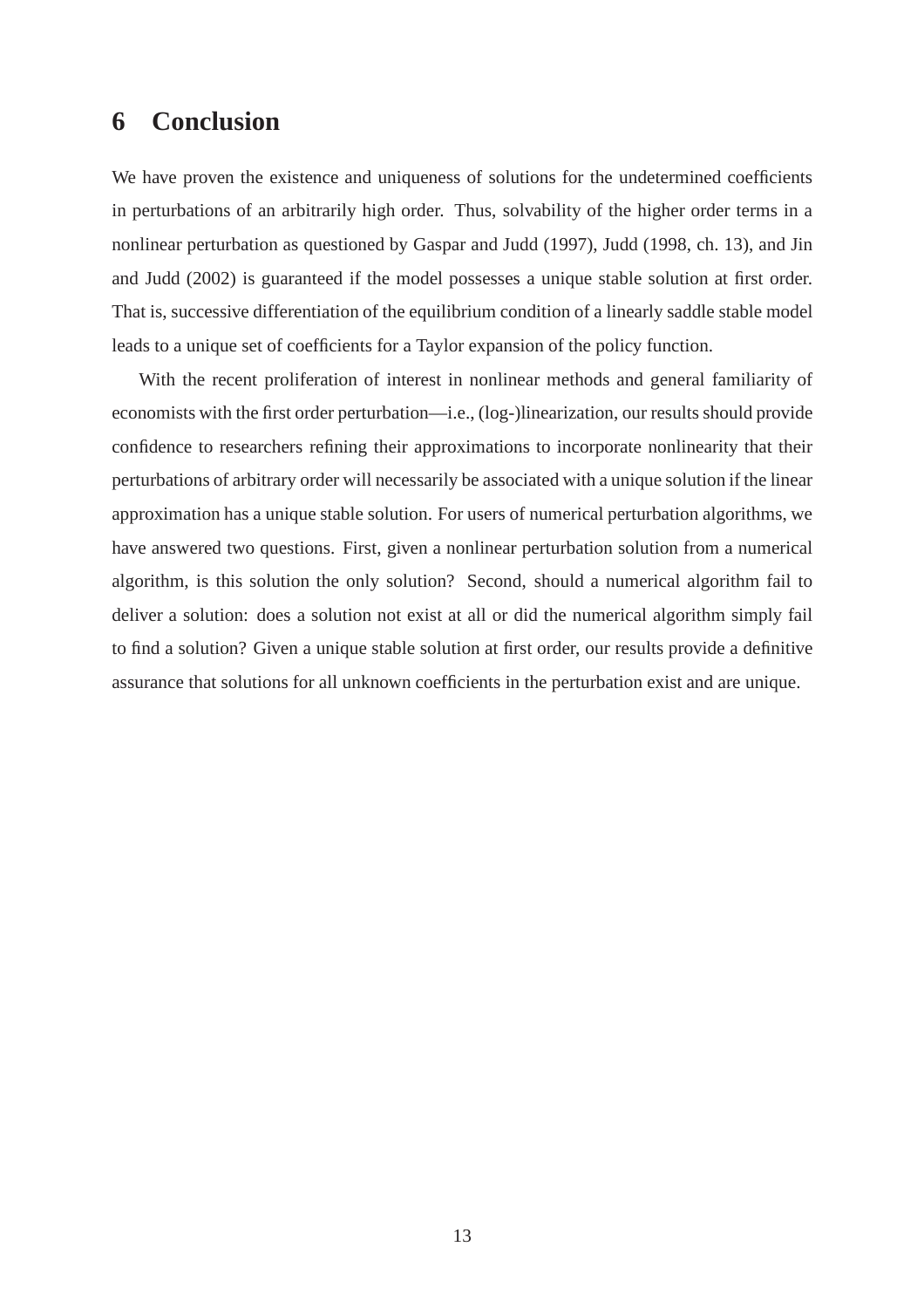## **References**

- ADJEMIAN, S., H. BASTANI, M. JUILLARD, F. MIHOUBI, G. PERENDIA, M. RATTO, AND S. VILLEMOT (2011): "Dynare: Reference Manual, Version 4," Dynare Working Papers 1, CEPREMAP.
- ANDERSON, G. S., A. LEVIN, AND E. SWANSON (2006): "Higher-Order Pertubation Solutions to Dynamic Discrete-Time Rational Expectations Models," Federal Reserve Bank of San Francisco Working Paper Series 2006-01.
- ANDREASEN, M. M. (2012): "On the Effects of Rare Disasters and Uncertainty Shocks for Risk Premia in Non-Linear DSGE Models," *Review of Economic Dynamics*, 15(3), 295316.
- BLANCHARD, O. J., AND C. M. KAHN (1980): "The Solution of Linear Difference Models under Rational Expectations," *Econometrica*, 48(5), 1305–1311.
- CHU, K.-W. E. (1987): "The Solution of the Matrix Equations  $AXB CXD = E$  and  $YA DZ, YC - BZ$  =  $(E, F)$ ," *Linear Algebra and its Applications*, 93, 93–105.
- COEURDACIER, N., H. REY, AND P. WINANT (2011): "The Risky Steady State," *American Economic Review*, 101(3), 398–401.
- FERNÁNDEZ-VILLAVERDE, J., P. A. GUERRÓN-OUINTANA, J. RUBIO-RAMÍREZ, AND M. URIBE (2011): "Risk Matters: The Real Effects of Volatility Shocks," *American Economic Review*, 101(6), 2530–61.
- GANTMACHER, F. R. (1959): *The Theory of Matrices*, vol. I&II. Chelsea Publishing Company, New York, NY.
- GASPAR, J., AND K. L. JUDD (1997): "Solving Large-Scale Rational-Expectations Models," *Macroeconomic Dynamics*, 1(01), 45–75.
- GOLUB, G. H., AND C. F. V. LOAN (1996): *Matrix Computations*. The Johns Hopkins University Press, Baltimore, MD, and London, UK, 3 edn.
- GOMME, P., AND P. KLEIN (2011): "Second-Order Approximation of Dynamic Models without the Use of Tensors," *Journal of Economic Dynamics and Control*, 35(4), 604–615.
- HIGHAM, N. J., AND H.-M. KIM (2000): "Numerical Analysis of a Quadratic Matrix Equation," *IMA Journal of Numerical Analysis*, 20, 499–519.
- J. E. DENNIS, J., J. F. TRAUB, AND R. P. WEBER (1976): "The Algebraic Theory of Matrix Polynomials," *SIAM Journal on Numerical Analysis*, 13(6), 831–845.
- JIN, H.-H., AND K. L. JUDD (2002): "Pertubation Methods for General Dynamic Stochastic Models," Mimeo April.
- JUDD, K. L. (1998): *Numerical Methods in Economics*. MIT Press, Cambridge, MA.
- JUDD, K. L., AND S.-M. GUU (1997): "Asymptotic Methods for Aggregate Growth Models," *Journal of Economic Dynamics and Control*, 21(6), 1025–1042.
- JUDD, K. L., AND T. M. MERTENS (2012): "Equilibrium Existence and approximation of Incomplete Market Models with Substantial Heterogeneity," Mimeo March.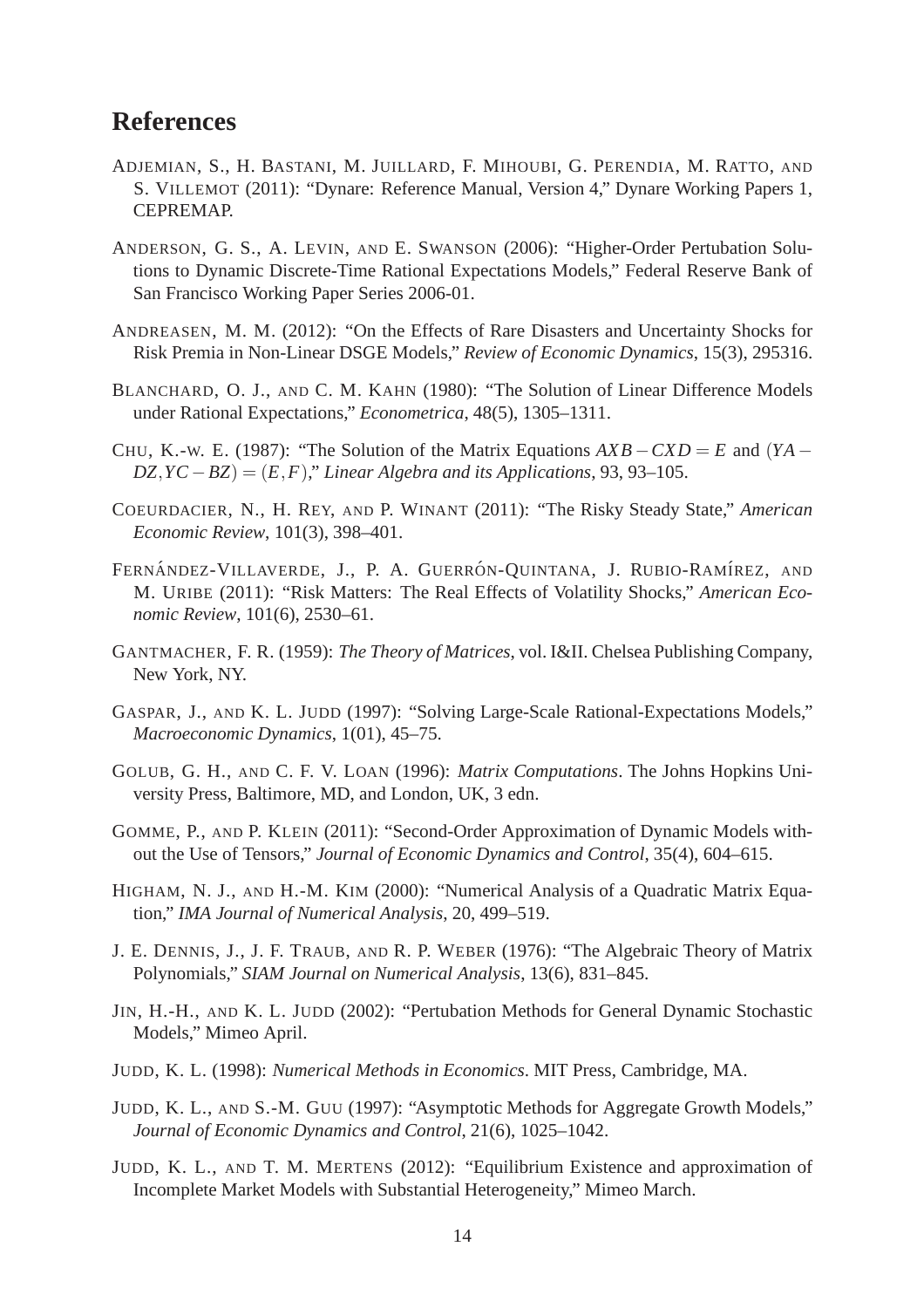- JUILLARD, M. (2011): "Local Approximation of DSGE Models around the Risky Steady State," Mimeo October.
- JUILLARD, M., AND O. KAMENIK (2004): "Solving Stochastic Dynamic Equilibrium Models: a k-Order Perturbation Approach," Mimeo Autumn.
- KAMENIK, O. (2005): "Solving SDGE Models: A New Algorithm for the Sylvester Equation," *Computational Economics*, 25(1), 167–187.
- KIM, J., S. KIM, E. SCHAUMBURG, AND C. A. SIMS (2008): "Calculating and Using Second-Order Accurate Solutions of Discrete Time Dynamic Equilibrium Models," *Journal of Economic Dynamics and Control*, 32(11), 3397–3414.
- KLEIN, P. (2000): "Using the Generalized Schur Form to Solve a Multivariate Linear Rational Expectations Model," *Journal of Economic Dynamics and Control*, 24(10), 1405–1423.
- KOLLMANN, R., J. KIM, AND S. H. KIM (2011): "Solving the Multi-Country Real Business Cycle Model Using a Perturbation Method," *Journal of Economic Dynamics and Control*, 35(2), 203–206.
- LAN, H., AND A. MEYER-GOHDE (2012a): "Existence and Uniqueness of Perturbation Solutions to DSGE Models," SFB 649 Discussion Papers 2012-015.

(2012b): "Solving DSGE Models with a Nonlinear Moving Average," Mimeo July.

- LANCASTER, P. (1966): *Lambda-Matrices and Vibrating Systems*. Pergamon Press, Oxford, UK.
- LOMBARDO, G. (2010): "On Approximating DSGE Models by Series Expansions," Working Paper Series 1264, European Central Bank.
- MAGNUS, J. R., AND H. NEUDECKER (1979): "The Commutation Matrix: Some Properties and Applications," *The Annals of Statistics*, 7(9), 383–394.
- RUDEBUSCH, G. D., AND E. T. SWANSON (2012): "The Bond Premium in a DSGE Model with Long-Run Real and Nominal Risks," *AEJ: Macroeconomics*, 4(1), 105–43–61.
- SCHMITT-GROHÉ, S., AND M. URIBE (2004): "Solving Dynamic General Equilibrium Models Using a Second-Order Approximation to the Policy Function," *Journal of Economic Dynamics and Control*, 28(4), 755–775.
- STRANG, G. (2009): *Introduction to Linear Algebra*. Wellesley-Cambridge Press and SIAM, Wellesley, MA, 4 edn.
- UHLIG, H. (1999): "A Toolkit for Analysing Nonlinear Dynamic Stochastic Models Easily," in *Computational Methods for the Study of Dynamic Economies*, ed. by R. Marimon, and A. Scott, chap. 3, pp. 30–61. Oxford University Press.
- VETTER, W. J. (1973): "Matrix Calculus Operations and Taylor Expansions," *SIAM Review*, 15(2), 352–369.
- WOODFORD, M. (1986): "Stationary Sunspot Equilibria: The Case of Small Fluctuations around a Deterministic Steady State," Mimeo September.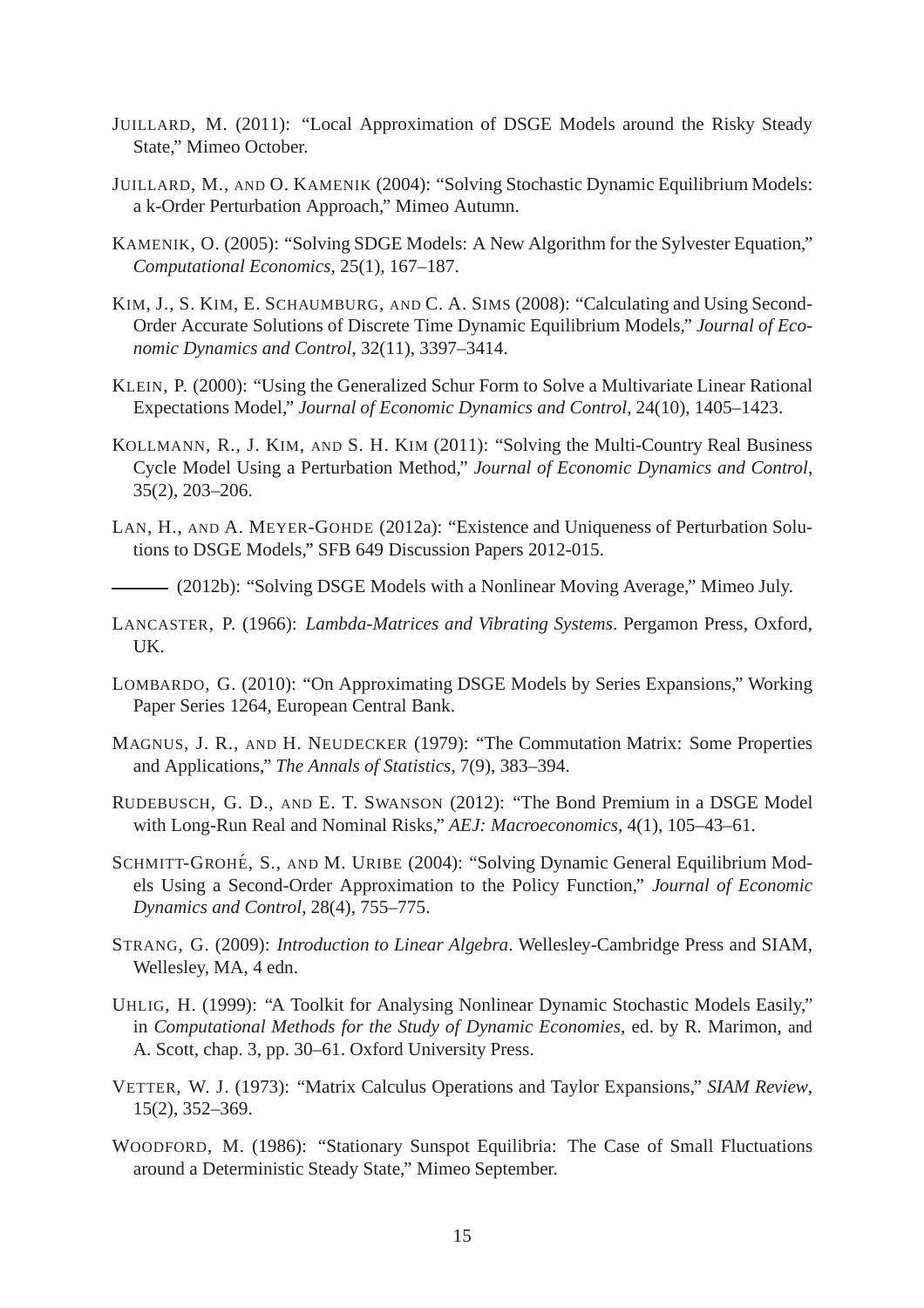## **A Appendices**

## **A.1 A Multidimensional Calculus and Taylor Approximation**

#### **Theorem A.1.** *A Multidimensional Calculus*

*Given the vector*  $B \in \mathbb{R}^{s \times 1}$  *and the matrix-valued functions*  $F : B \to \mathbb{R}^{p \times q}$ ,  $G : B \to \mathbb{R}^{q \times u}$ ,  $H: B \to \mathbb{R}^{u \times v}$  and given the vector-valued function  $C: B \to \mathbb{R}^{u \times 1}$ ,  $J: C \to \mathbb{R}^{p \times 1}$  and the matrix-valued function  $A: C \to \mathbb{R}^{p \times q}$ , the following rules of calculus hold

- *1. Matrix Product Rule:*  $\mathscr{D}_{B}$ <sup>*T*</sup> { $FG$ } =  $F_B$  ( $I_s \otimes G$ ) +  $FG_B$ *, where*  $I_s$  *is an s*  $\times$  *s identity matrix*
- 2. Matrix Chain Rule:  $\mathscr{D}_{B^T}\left\{A(C)\right\} = A_C\left(C_B \otimes I_q\right)$ , where  $I_q$  is an  $q \times q$  identity matrix
- *3. Matrix Kronecker Product Rule:*  $\mathscr{D}_{B^T}\left\{ \right\}$  $\frac{F}{p\times q}$   $\otimes$  *H*<sub>*u* $\times$ *v*</sub>  $\mathcal{L}$  $=F_B\otimes H + (F\otimes H_B)$  $\sqrt{ }$  $K_{q,s} \otimes I \atop v \times v}$  $\setminus$ *, where Kq*,*<sup>s</sup> is a qs*×*qs commutation matrix (see Magnus and Neudecker (1979)).*

*Proof.* See Lan and Meyer-Gohde (2012b).

<span id="page-17-2"></span>The *M*-th order Taylor approximation of [\(2\)](#page-4-4) at the deterministic steady state [\(6\)](#page-5-5) is<sup>[25](#page-17-0)</sup>

**Corollary A.2.** *An M-th order Taylor Approximation of [\(2\)](#page-4-4) is written as*

<span id="page-17-1"></span>(A-1) 
$$
y_t = \sum_{j=0}^{M} \frac{1}{j!} \left[ \sum_{i=0}^{M-j} \frac{1}{i!} y_{z^j \sigma^i} \sigma^i \right] (z_t - \overline{z})^{\otimes [j]}
$$

*Proof.* From Vetter (1973), a multidimensional Taylor expansion is given by

(A-2) 
$$
M_{(p\times 1) (s\times 1)}(B) = M(\bar{B}) + \sum_{n=1}^{N} \frac{1}{n!} \mathcal{D}_{B^{T}}^{n} M(\bar{B}) (B - \bar{B})^{\otimes [n]} + R_{N+1} (\bar{B}, B)
$$

(A-3) where 
$$
R_{N+1}(\bar{B}, B) = \frac{1}{N!} \int_{\xi = \bar{B}}^{B} \mathcal{D}_{B^{T^{N+1}}}^{N+1} M(\xi) \left( I_s \otimes (B - \xi)^{\otimes [N]} \right) d\xi
$$

Differentiating [\(2\)](#page-4-4) *M* times, a Taylor approximation at the deterministic steady state  $\overline{z}$  is

$$
y_t = \frac{1}{0!} \left( \frac{1}{0!} \overline{y} + \frac{1}{1!} y_0 \sigma + \frac{1}{2!} y_0^2 \sigma^2 + \dots + \frac{1}{M!} y_0^M \sigma^M \right)
$$
  
+ 
$$
\frac{1}{1!} \left( \frac{1}{0!} y_z + \frac{1}{1!} y_{z\sigma} \sigma + \frac{1}{2!} y_{z\sigma^2} \sigma^2 + \dots + \frac{1}{(M-1)!} y_{z\sigma^{M-1}} \sigma^{M-1} \right) (z_t - \overline{z})
$$
  
+ 
$$
\frac{1}{2!} \left( \frac{1}{0!} y_{z^2} + \frac{1}{1!} y_{z^2 \sigma} \sigma + \frac{1}{2!} y_{z^2 \sigma^2} \sigma^2 + \dots + \frac{1}{(M-2)!} y_{z^2 \sigma^{M-2}} \sigma^{M-2} \right) (z_t - \overline{z})^{\otimes [2]}
$$
  
:  
+ 
$$
\frac{1}{M!} \frac{1}{0!} y_{z^M} (z_t - \overline{z})^{\otimes [M]}
$$

Writing the foregoing more compactly yields [\(A-1\)](#page-17-1).

## **A.2 Pencils and Spectra**

**Definition A.3.** *Matrix Pencil and Spectrum*

 $\Box$ 

 $\Box$ 

<span id="page-17-0"></span><sup>&</sup>lt;sup>25</sup>We leave this dependency implicit in the following and adopt the notation of definition [2.2.](#page-5-2)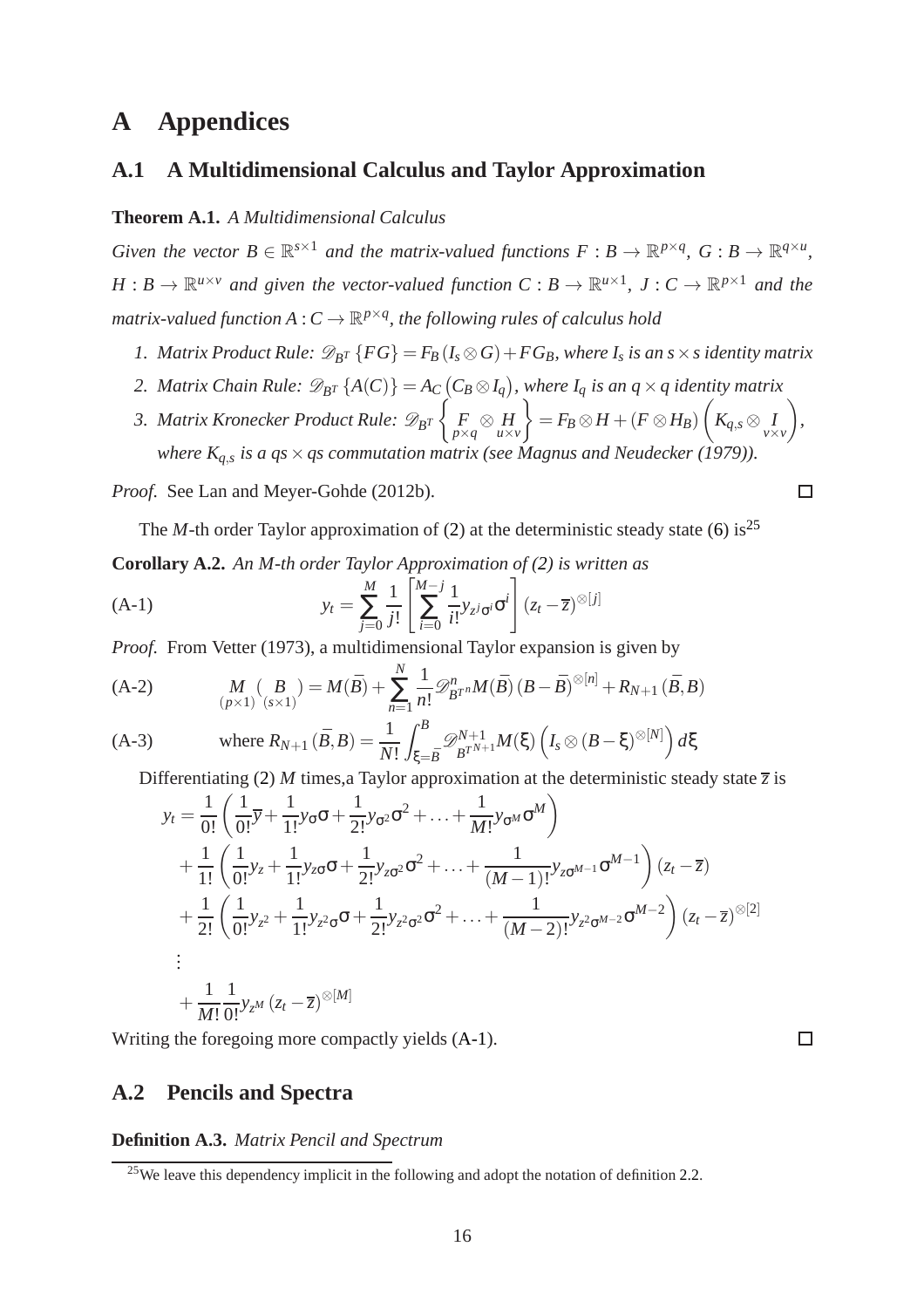Let  $P:\mathbb{C}\to\mathbb{C}^{n\times n}$  be a matrix-valued function of a complex variable; a matrix pencil. Its set of *generalized eigenvalues or spectrum*  $p(P)$  *is defined via*  $p(P) = \{z \in \mathbb{C} : \text{det} P(z) = 0\}.$ 

## <span id="page-18-0"></span>**A.3 The Generalized Bezout Theorem ´**

**Theorem A.4.** *The Generalized Bezout Theorem ´*

*The arbitrary lambda matrix*

$$
M(\lambda) = M_0 \lambda^m + M_1 \lambda^{m-1} + \dots + M_m, \text{ where } M_0 \neq \begin{array}{c} 0 \\ (n \times n) \end{array}
$$

*when divided on the right by the binomial In*λ−*A yields*

$$
M(\lambda) = Q(\lambda) (I_n \lambda - A) + M(A)
$$

 $w$ here  $Q(\lambda) = M_0 \lambda^{m-1} + (M_0 A + M_1) \lambda^{m-2} + \cdots + M_0 A^{m-1} + M_1 A^{m-2} + \cdots + M_m$ 

<span id="page-18-4"></span>*Proof.* See Gantmacher (1959, vol. I).

### **A.4 Proof of Lemma [3.1](#page-7-4)**

We will first show that for all  $j, i \in \mathbb{N}^0$  such that  $j + i \geq 1$  except the case  $j = 1$  and  $i = 0$ , successive differentiation of the function  $f$  with respect to its arguments,  $z_t$  and  $\sigma$ , yields

<span id="page-18-2"></span>
$$
(A-4) \qquad \qquad \mathscr{D}_{z_i^{Tj}\sigma^i}\{f\} = f_{\tilde{y}}\tilde{y}_{z^j\sigma^i}(z_yy_z)^{\otimes [j]} + (f_y + f_{\tilde{y}}\tilde{y}_zz_y)y_{z^j\sigma^i} + B(j,i)
$$

where the function  $B(j,i)$  is (i) linear in  $\varepsilon_{t+1}$  up to and including *i*-th Kronecker power and contains (ii) products involving derivatives of *y* and  $\tilde{y}$  with respect to  $z_t$   $j + i$  or less times and σ *i* or less times except for the unknown *y<sup>z</sup> <sup>j</sup>*σ*<sup>i</sup>* under consideration

<span id="page-18-1"></span>(A-5) 
$$
B(j,i) = B(\tilde{y}_{z^l\sigma^k}, y_{z^l\sigma^k}, \varepsilon_{t+1}^{\otimes [k]})
$$
  
(A-6) where  $l = 0, 1, 2, ..., j + i$ ;  $k = 0, 1, 2, ..., i$ ;  $l + k \le j + i$ ; but not  $l = j$  and  $k = i$ 

The index rule [\(A-6\)](#page-18-1) ensures that  $B(j, i)$  contains only terms given by previous calculations with the unknown,  $y_{z}$ *j*<sub> $\sigma$ </sub>*i*, excluded by *l* = *j* and *k* = *i* simultaneously having been disallowed.

We will proceed inductively by differentiating [\(A-4\)](#page-18-2) with respect to  $z_t$  and  $\sigma$  respectively and confirming that the two resulting expressions take the form of  $(A-4)$ . Beginning with  $z_t$ 

$$
\mathcal{D}_{z_t^{T}j+1_{\sigma^i}}\{f\} = f_{\tilde{y}}\tilde{y}_{z^{j+1}\sigma^i}(z_y y_z)^{\otimes [j+1]} + (f_y + f_{\tilde{y}}\tilde{y}_z z_y) y_{z^{j+1}\sigma^i} \n+ \mathcal{D}_{z_t^T}\{f_{\tilde{y}}\} \left(I_{n_z} \otimes \left[\tilde{y}_{z^j\sigma^i}(z_y y_z)^{\otimes [j]}\right] \right) + f_{\tilde{y}}\tilde{y}_{z^j\sigma^i}\mathcal{D}_{z_t^T}\left\{(z_y y_z)^{\otimes [j]}\right\} \n+ \mathcal{D}_{z_t^T}\{f_{y}\} \left(I_{n_z} \otimes y_{z^j\sigma^i}\right) + \mathcal{D}_{z_t^T}\left\{f_{\tilde{y}}\tilde{y}_z z_y\} \left(I_{n_z} \otimes y_{z^j\sigma^i}\right) \n+ \mathcal{D}_{z_t^T}\left\{B\left(\tilde{y}_{z^l\sigma^k}, y_{z^l\sigma^k}, \varepsilon_{t+1}^{\otimes [k]}\right)\right\}
$$

<span id="page-18-3"></span>The second and third lines of the foregoing contain products involving the derivatives of *y* and  $\tilde{y}$  with respect to  $z_t$   $j + i$  or less times and  $\sigma$  *i* or less times, given by previous calculations.

 $\Box$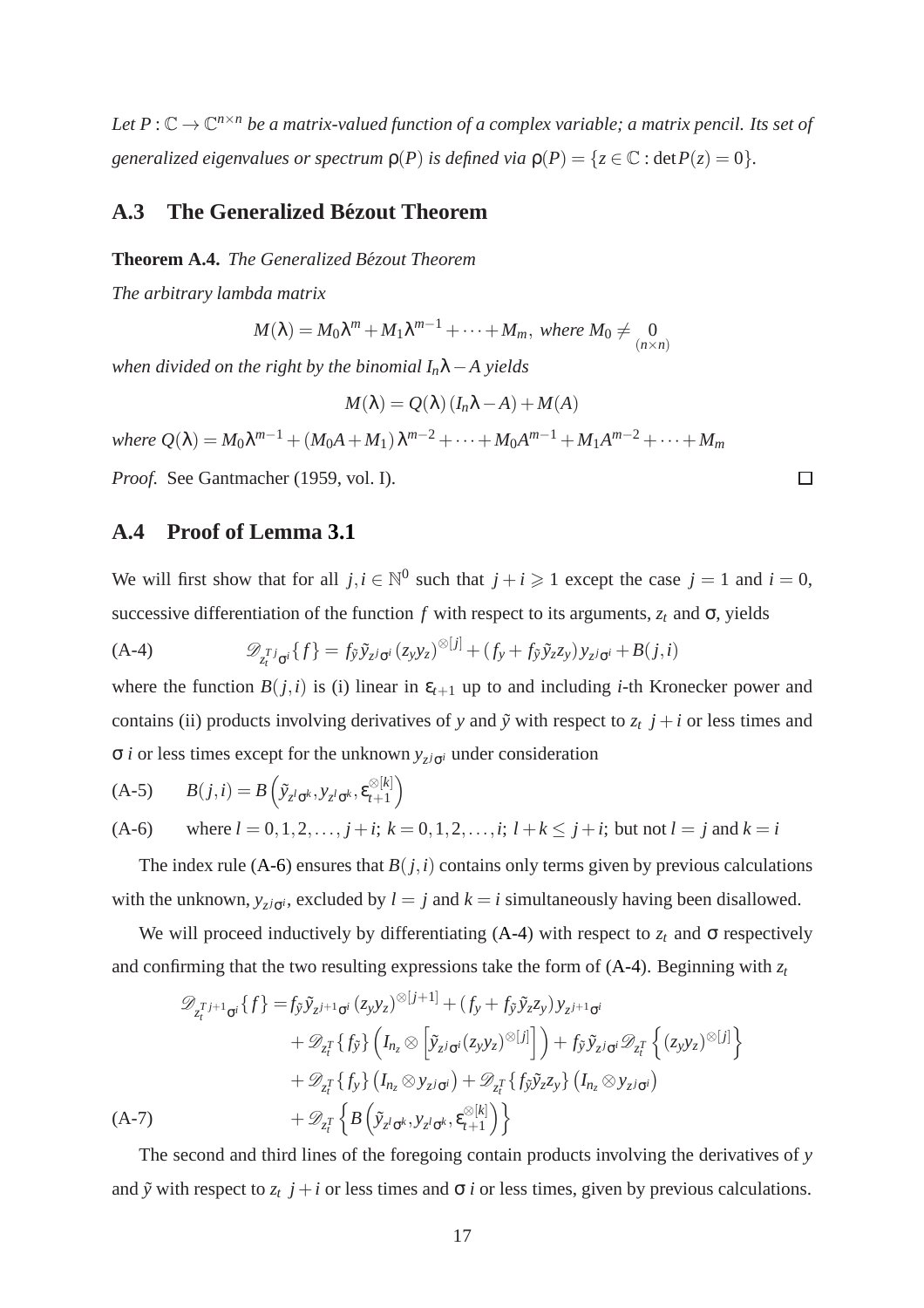The last line contains products of the derivatives of *y* and  $\tilde{y}$  with respect to  $z_t$   $j + i + 1$  or fewer and σ *i* or fewer times, as is revealed by differentiating through *B*(*j*,*i*) in the last line with respect to  $z_t$  in which

(A-8) 
$$
\mathcal{D}_{z_i^T} \{ \tilde{y}_{z^l \sigma^k} \} = \tilde{y}_{z^{l+1} \sigma^k} [(z_y y_z) \otimes I_{z^l}], \mathcal{D}_{z_i^T} \{ y_{z^l \sigma^k} \} = y_{z^{l+1} \sigma^k} [(z_y y_z) \otimes I_{z^l}]
$$
  
where  $l = 0, 1, 2, ..., j + i$ ;  $k = 0, 1, 2, ..., i$ ;  $l + k \leq j + i$ ; but not  $l = j$  and  $k = i$ 

Importantly, the unknown under consideration upon differentiation,  $y_{z^{j+1}\sigma^{i}}$ , is excluded by advancing the exclusion in the index rule: with no  $y_{z}$ *i*<sub> $\sigma$ </sub>*i* in  $B(j, i)$ , there is no  $y_{z}$ <sub>*i*+1<sub> $\sigma$ </sub>*i* in  $B(j + 1, i)$ .</sub> Furthermore, the terms are linear in  $\varepsilon_{t+1}$  up to and including the *i*-th Kronecker power as differentiating  $\epsilon_{t+1}^{\otimes [k]}$  $t+1$  in the last line does not advance the index *i*. Hence [\(A-7\)](#page-18-3) can be rewritten (A-9)  $\mathscr{D}_{z_i}^{T_{j+1}} \sigma_i \{f\} = f_{\tilde{y}} \tilde{y}_{z^{j+1}} \sigma_i (z_y y_z)^{\otimes [j+1]} + (f_y + f_{\tilde{y}} \tilde{y}_z z_y) y_{z^{j+1}} \sigma_i + B(j+1, i)$ 

Hence differentiation with respect to  $z_t$  confirms the form of  $(A-4)$ .

Differentiating  $(A-4)$  with respect to  $\sigma$  yields

$$
\mathcal{D}_{z_i^T j_{\sigma^{i+1}}} \{ f \} = f_{\tilde{y}} \tilde{y}_{z^j \sigma^{i+1}} (z_y y_z)^{\otimes [j]} + (f_y + f_{\tilde{y}} \tilde{y}_z z_y) y_{z^j \sigma^{i+1}} \n+ \mathcal{D}_{\sigma} \{ f_{\tilde{y}} \} \left[ \tilde{y}_{z^j \sigma^i} (z_y y_z)^{\otimes [j]} \right] + f_{\tilde{y}} \tilde{y}_{z^{j+1} \sigma^i} (z_y y_z)^{\otimes [j+1]} + f_{\tilde{y}} \tilde{y}_{z^{j+1} \sigma^i} z_{\epsilon} \epsilon_{t+1} (z_y y_z)^{\otimes [j]} \n+ f_{\tilde{y}} \tilde{y}_{z^j \sigma^i} \mathcal{D}_{\sigma} \left\{ (z_y y_z)^{\otimes [j]} \right\} + \mathcal{D}_{\sigma} \{ f_y \} y_{z^j \sigma^i} + \mathcal{D}_{\sigma} \{ f_{\tilde{y}} \tilde{y}_z z_y \} y_{z^j \sigma^i} \n(A-10) \qquad + \mathcal{D}_{\sigma} \left\{ B \left( \tilde{y}_{z^l \sigma^k}, y_{z^l \sigma^k}, \epsilon_{t+1}^{\otimes [k]} \right) \right\}
$$

<span id="page-19-1"></span>The second and third lines of the foregoing contain products involving the derivatives of *y* and  $\tilde{y}$  with respect to  $z_t$   $j + i + 1$  or less times and  $\sigma$  *i* or less times, all known from previous calculations. Note again that the unknown, here  $y_{z^j\sigma^{i+1}}$ , only appears in the first line.

The last line contains products involving the derivatives of *y* and  $\tilde{y}$  with respect to  $z_t$   $j+i+1$ or fewer and  $\sigma$  *i*+1 or fewer times. To see this, differentiate through *B*(*j*,*i*) in the last line with respect to  $\sigma$  in which

<span id="page-19-0"></span>(A-11) 
$$
\mathcal{D}_{\sigma}\left\{\tilde{y}_{z^l\sigma^k}\right\} = \tilde{y}_{z^{l+1}\sigma^k}(z_y y_{\sigma} + z_{\epsilon} \varepsilon_{t+1}) + \tilde{y}_{z^l\sigma^{k+1}}, \ \mathcal{D}_{\sigma}\left\{y_{z^l\sigma^k}\right\} = y_{z^l\sigma^{k+1}}
$$
  
where  $l = 0, 1, 2, ..., j + i$ ;  $k = 0, 1, 2, ..., i$ ;  $l + k \leq j + i$ ; but not  $l = j$  and  $k = i$ 

Importantly, the unknown  $y_{z}$ *j*<sub> $\sigma$ *i*+1</sub> is again not present here either, as when  $k = i$  or equivalently,  $k+1 = i+1$ ,  $l = j$  is not allowed by the index rule: with no  $y_{z^j\sigma^i}$  in  $B(j,i)$ , there can be no *y*<sub>z</sub> $j_{\sigma}$ <sup> $i+1$ </sup> in *B*(*j*,*i*+1). Notice that an additional  $\varepsilon$ <sub>*t*+1</sub> is included in [\(A-11\)](#page-19-0). The possibility that this term multiplies with the existing  $\varepsilon_{t+1}^{\otimes [k]}$  $t+1$  necessitates the advancement of the index associated with Kronecker powers of  $\varepsilon_{t+1}$  for  $B(j,i+1)$  to remain linear in the set of  $\varepsilon_{t+1}^{\otimes [k+1]}$  $\frac{1}{t+1}$ .

All terms in the last three lines of  $(A-10)$  form  $B(j,i+1)$  and  $(A-10)$  can be rewritten

(A-12) 
$$
\mathscr{D}_{z_i^T j_{\mathbf{G}^{i+1}}} \{ f \} = f_{\tilde{y}} y_{z^j \mathbf{G}^{i+1}} (z_y y_z)^{\otimes [j]} + (f_y + f_{\tilde{y}} \tilde{y}_z z_y) y_{z^j \mathbf{G}^{i+1}} + B(j, i+1)
$$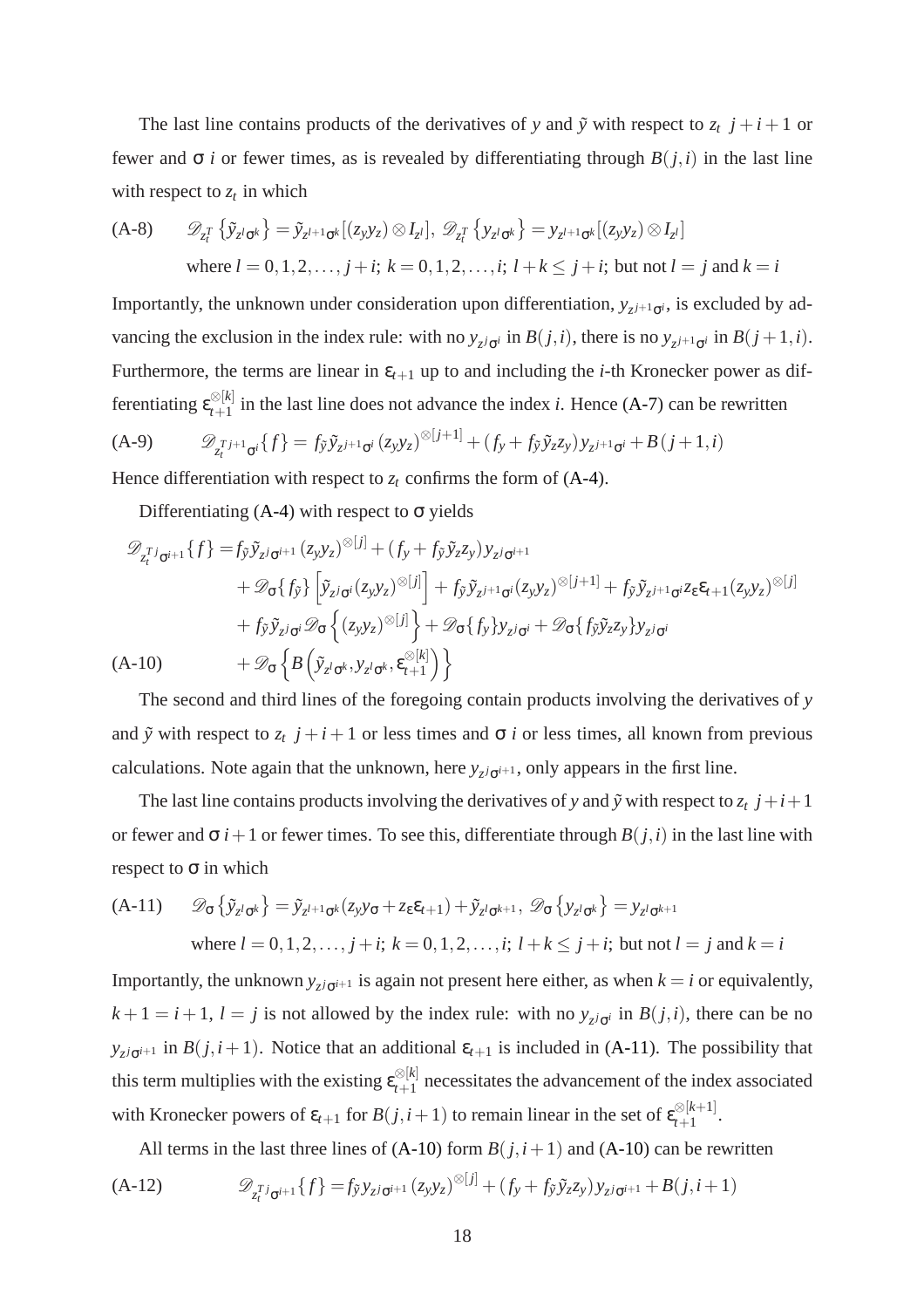Hence differentiation with respect to  $\sigma$  likewise confirms the form of [\(A-4\)](#page-18-2).

The second step is to evaluate [\(A-4\)](#page-18-2), having been verified by induction above, with the given moments of  $\varepsilon_{t+1}$  and at the deterministic steady state. Setting the resulting expression equal to zero and letting  $A(j,i) \equiv E_t [B(j,i)] \Big|_{z_t = \overline{z_t}}$ <br>  $\sigma = 0$ yields [\(14\)](#page-7-3) in the text.

All that remains is to address the cases that were excluding by the indexation rule and to initialize the induction. Excluded were: (i)  $(j = 0, i = 0)$  corresponding to the deterministic steady state value of *y* which was assumed given in the text; and (ii)  $(j = 1, i = 0)$  for  $y_z$ , which was solved separately as [\(12\)](#page-6-3) in the text. The case  $(j = 0, i = 1)$  for  $y_{\sigma}$  can be handled individually,<sup>[26](#page-20-0)</sup> so that we can start the induction with the three second order terms  $(j + i = 2)$ ,  $y_{z^2}$ ,  $y_{z\sigma}$ , and  $y_{\sigma^2}$ , which are provided in the next section separately.

#### **A.5 Generalized Sylvester Equations for Second Order Terms**

From corollary [A.2,](#page-17-2) the second order Taylor expansion of the policy function [\(2\)](#page-4-4) takes the form

$$
(A-13) \t y_t = \overline{y} + y_\sigma \sigma + \frac{1}{2} y_{\sigma^2} \sigma^2 + (y_z + y_{z\sigma} \sigma) (z_t - \overline{z}) + \frac{1}{2} y_{z^2} (z_t - \overline{z})^{\otimes [2]}
$$

Given coefficients from the first order, there are three unknowns:  $y_z^2$ ,  $y_{z\sigma}$  and  $y_{\sigma^2}$ .

To find  $y_{z^2}$ , we differentiate [\(10\)](#page-6-5) with respect to  $z_t$ 

$$
\mathcal{D}_{z_i^T z_i^T} \{ f \} = \mathcal{D}_{z_i^T} \{ f_{\tilde{y}} \} \left( I_{n_z} \otimes \tilde{y}_z z_y y_z \right) + f_{\tilde{y}} \tilde{y}_z (z_y y_z)^{\otimes 2} + f_{\tilde{y}} \tilde{y}_z z_y y_z
$$
\n(A-14)\n
$$
+ \mathcal{D}_{z_i^T} \{ f_y \} \left( I_{n_z} \otimes y_z \right) + f_y y_z^2 + \mathcal{D}_{z_i^T} \{ f_z \}
$$
\nwhere\n
$$
\mathcal{D}_{z_i^T} \{ f_{\tilde{y}} \} = f_{\tilde{y}^2} \left[ \left( \tilde{y}_z z_y y_z \right) \otimes I_{n_y} \right] + f_{y\tilde{y}} \left( y_z \otimes I_{n_y} \right) + f_{z\tilde{y}}
$$
\n
$$
\mathcal{D}_{z_i^T} \{ f_y \} = f_{\tilde{y}^y} \left[ \left( \tilde{y}_z z_y y_z \right) \otimes I_{n_y} \right] + f_{y^2} \left( y_z \otimes I_{n_y} \right) + f_{zy}
$$
\n
$$
\mathcal{D}_{z_i^T} \{ f_z \} = f_{\tilde{y}^z} \left[ \left( \tilde{y}_z z_y y_z \right) \otimes I_{n_z} \right] + f_{yz} \left( y_z \otimes I_{n_z} \right) + f_{zz}
$$

Evaluating at the deterministic steady state, the expectation of the foregoing set to zero yields

$$
0 = E_t \left[ \mathcal{D}_{z_t^T z_t^T} \{ f \} \right] \Big|_{z_t = \overline{z}} = f_{\tilde{y}} y_{z^2} (z_y y_z)^{\otimes 2} + (f_{\tilde{y}} y_z z_y + f_y) y_{z^2}
$$
  
(A-15)  

$$
+ E_t \left[ \mathcal{D}_{z_t^T} \{ f_{\tilde{y}} \} (I_{n_z} \otimes \tilde{y}_z z_y y_z) + \mathcal{D}_{z_t^T} \{ f_y \} (I_{n_z} \otimes y_z) + \mathcal{D}_{z_t^T} \{ f_z \} \right] \Big|_{\substack{z_t = \overline{z} \\ \sigma = 0}}.
$$

This is [\(14\)](#page-7-3) with  $j = 2$  and  $i = 0$  in lemma [3.1.](#page-7-4)

To determine  $y_{z\sigma}$ , we differentiate [\(26\)](#page-20-0) with respect to  $z_t$ 

$$
\mathscr{D}_{z_t^T \sigma}^2 \{f\} = \mathscr{D}_{z_t^T} \{f_{\tilde{y}}\} \left( I_{n_z} \otimes (f_{\tilde{y}}[\tilde{y}_z(z_y y_\sigma + z_\epsilon \varepsilon_{t+1}) + \tilde{y}_\sigma]) \right) + f_{\tilde{y}} \mathscr{D}_{z_t^T} \{ \tilde{y}_z\} [I_{n_z} \otimes (z_y y_\sigma + z_\epsilon \varepsilon_{t+1})] + f_{\tilde{y}} \tilde{y}_z z_y y_{z\sigma}
$$

<span id="page-20-0"></span><sup>&</sup>lt;sup>26</sup>  $\mathscr{D}_{\sigma}\{f\} = f_{\tilde{y}}\tilde{y}_zz_yy_\sigma + f_{\tilde{y}}\tilde{y}_zz_\epsilon\epsilon_{t+1} + f_{\tilde{y}}\tilde{y}_\sigma + f_{y}y_\sigma$ , which, when evaluated at the deterministic steady state and with its expectation set to zero, yields  $E_t\left[\mathcal{D}_{\sigma}\lbrace f \rbrace\right]\Big|_{\substack{z_t = \overline{z} \\ \sigma = 0}}$  $= f_{\tilde{y}} y_{\sigma} + (f_y + f_{\tilde{y}} y_z z_y) y_{\sigma} + f_{\tilde{y}} y_z z_{\varepsilon} E_t[\varepsilon_{t+1}] = 0.$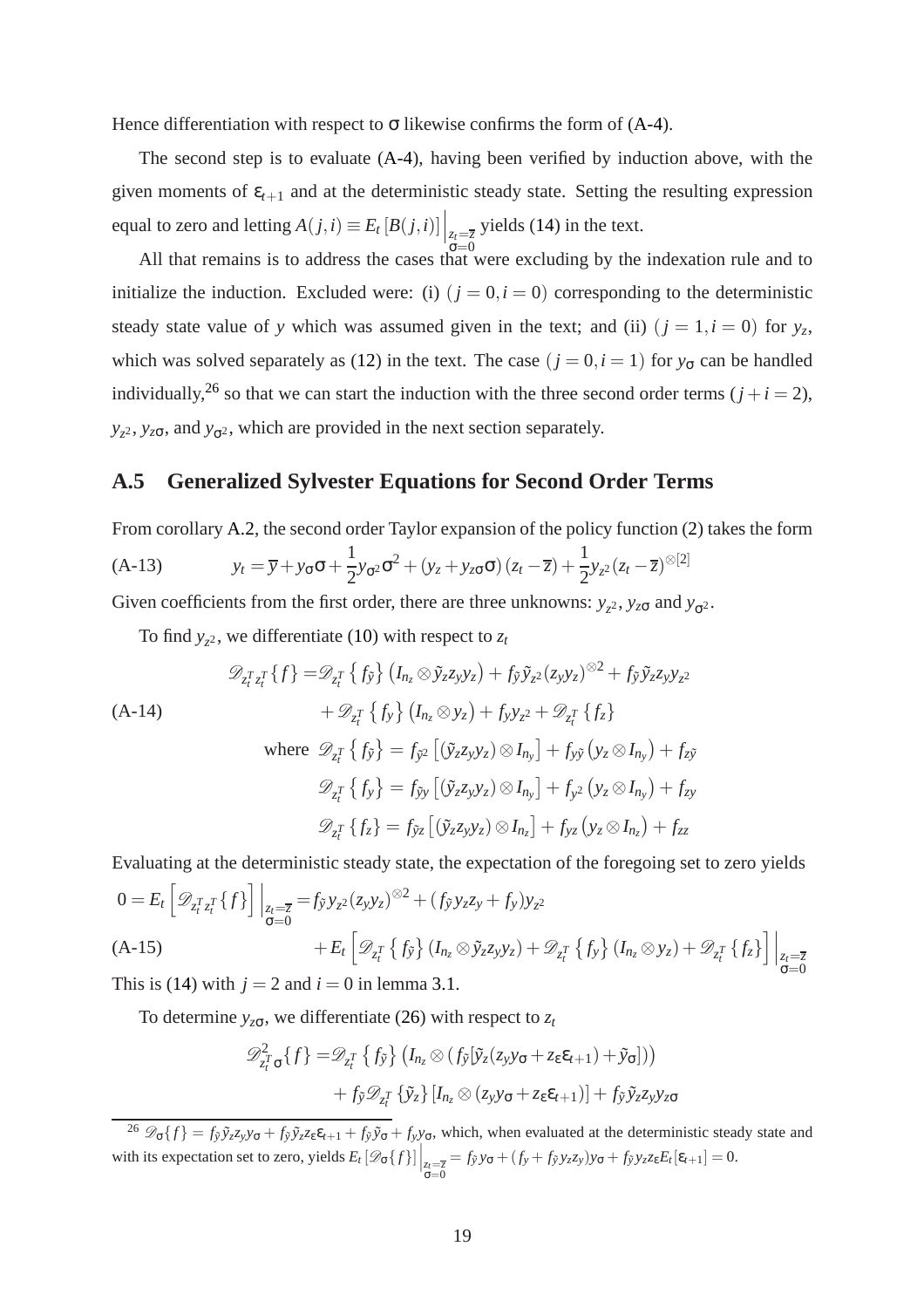<span id="page-21-2"></span>(A-16)  
\n
$$
+f_{\tilde{y}}\tilde{y}_{z\sigma}z_{y}y_{z}+\mathscr{D}_{z_{t}^{T}}\left\{f_{y}\right\}\left(I_{n_{z}}\otimes y_{\sigma}\right)+f_{y}y_{z\sigma}
$$
\nwhere  $\mathscr{D}_{z_{t}^{T}}\left\{\tilde{y}_{z}\right\}=\tilde{y}_{z^{2}}(z_{y}y_{z})^{\otimes2}+\tilde{y}_{z}z_{y}y_{z^{2}}$ 

Setting the expectation of the foregoing evaluated at the deterministic steady state to zero yields

$$
0 = E_t \left[ \mathcal{D}_{z_t^T \sigma} \{ f \} \right] \Big|_{z_t = \overline{z}} = f_{\tilde{y}} y_{z\sigma} (z_y y_z) + (f_{\tilde{y}} y_z z_y + f_y) y_{z\sigma}
$$
  
+ 
$$
E_t \left[ \mathcal{D}_{z_t^T} \{ f_{\tilde{y}} \} (I_{n_z} \otimes (f_{\tilde{y}} [\tilde{y}_z (z_y y_{\sigma} + z_{\epsilon} \epsilon_{t+1}) + \tilde{y}_{\sigma}])) + f_{\tilde{y}} \mathcal{D}_{z_t^T} \{ \tilde{y}_z \} [I_{n_z} \otimes (z_y y_{\sigma} + z_{\epsilon} \epsilon_{t+1})] + \mathcal{D}_{z_t^T} \{ f_y \} (I_{n_z} \otimes y_{\sigma}) \right] \Big|_{\substack{z_t = \overline{z} \\ \sigma = 0}}.
$$

This is [\(14\)](#page-7-3) with  $j = 1$  and  $i = 1$  in lemma [3.1.](#page-7-4)

To determine  $y_{\sigma^2}$ , we differentiate [\(26\)](#page-20-0) with respect to  $\sigma$ 

$$
\mathcal{D}_{\sigma^2}^2 \{ f \} = \mathcal{D}_{\sigma} \{ f_{\tilde{y}} \} \left( \tilde{y}_z z_y y_{\sigma} + \tilde{y}_z z_{\epsilon} \epsilon_{t+1} + \tilde{y}_{\sigma} \right) + f_{\tilde{y}} \mathcal{D}_{\sigma} \{ \tilde{y}_z \} \left( z_y y_{\sigma} + z_{\epsilon} \epsilon_{t+1} \right) \n+ f_{\tilde{y}} \tilde{y}_z z_y y_{\sigma^2} + f_{\tilde{y}} \tilde{y}_{\sigma^2} + \mathcal{D}_{\sigma} \{ f_y \} y_{\sigma} + f_y y_{\sigma^2} \nwhere  $\mathcal{D}_{\sigma} \{ f_{\tilde{y}} \} = f_{\tilde{y}^2} \left[ \left( \tilde{y}_z (z_y y_{\sigma} + z_{\epsilon} \epsilon_{t+1}) + \tilde{y}_{\sigma} \right) \otimes I_{n_y} \right] + f_{y\tilde{y}} (y_{\sigma} \otimes I_{n_y}) \n\mathcal{D}_{\sigma} \{ \tilde{y}_z \} = \tilde{y}_{z^2} \left[ \left( z_y y_{\sigma} + z_{\epsilon} \epsilon_{t+1} \right) \otimes I_{n_z} \right] + \tilde{y}_{\sigma z} \n\mathcal{D}_{\sigma} \{ f_y \} = f_{\tilde{y}y} \left[ \left( \tilde{y}_z (z_y y_{\sigma} + z_{\epsilon} \epsilon_{t+1}) + \tilde{y}_{\sigma} \right) \otimes I_{n_y} \right] + f_{y^2} (y_{\sigma} \otimes I_{n_y})$
$$

Evaluating at the deterministic steady state, the expectation of the foregoing set to zero yields

$$
0 = E_t \left[ \mathcal{D}_{\sigma^2}^2 \{ f \} \right] \Big|_{z_t = \overline{z}} = f_{\tilde{y}} y_{\sigma^2} + (f_{\tilde{y}} y_{z} z_y + f_y) y_{\sigma^2}
$$
  
+ 
$$
E_t \left[ \mathcal{D}_{\sigma} \{ f_{\tilde{y}} \} (\tilde{y}_z z_y y_{\sigma} + \tilde{y}_z z_{\epsilon} \varepsilon_{t+1} + \tilde{y}_{\sigma}) + f_{\tilde{y}} \mathcal{D}_{\sigma} \{ \tilde{y}_z \} (z_y y_{\sigma} + z_{\epsilon} \varepsilon_{t+1})
$$
  
(A-19)  
+ 
$$
\mathcal{D}_{\sigma} \{ f_y \} y_{\sigma} \Big] \Big|_{\substack{z_t = \overline{z} \\ \sigma = 0}}.
$$

<span id="page-21-1"></span>This is [\(14\)](#page-7-3) with  $j = 0$  and  $i = 2$  in lemma [3.1.](#page-7-4) [27](#page-21-0)

### **A.6 Proof of Lemma [4.11](#page-12-1)**

From [\(22\)](#page-12-3), it follows that the eigenvalues of  $z_yy_z$  are those of  $y_zz_y$  plus a zero eigenvalue with algebraic multiplicity *n<sup>e</sup>* and are, following assumption [3.3](#page-8-1) all inside the closed unit circle. As the eigenvalues of the Kronecker product of two matrices are equal to the products of the eigenvalues of the two matrices, all the eigenvalues of  $(z_y y_z)^{\otimes [j]}$  for all  $j \in \mathbb{N}^0$ , and hence the trailing pencil of definition [4.9,](#page-11-3) are also inside the closed unit circle. The eigenvalues of the leading pencil of definition [4.9](#page-11-3) are all outside the closed unit circle from proposition [4.6.](#page-10-0) The spectra of the two pencils in question are thusly disjoint, being separated by the unit circle.

<span id="page-21-0"></span> $^{27}$ The second moment of future shocks in [\(A-19\)](#page-21-1) emerges from the terms under the expectation operator.